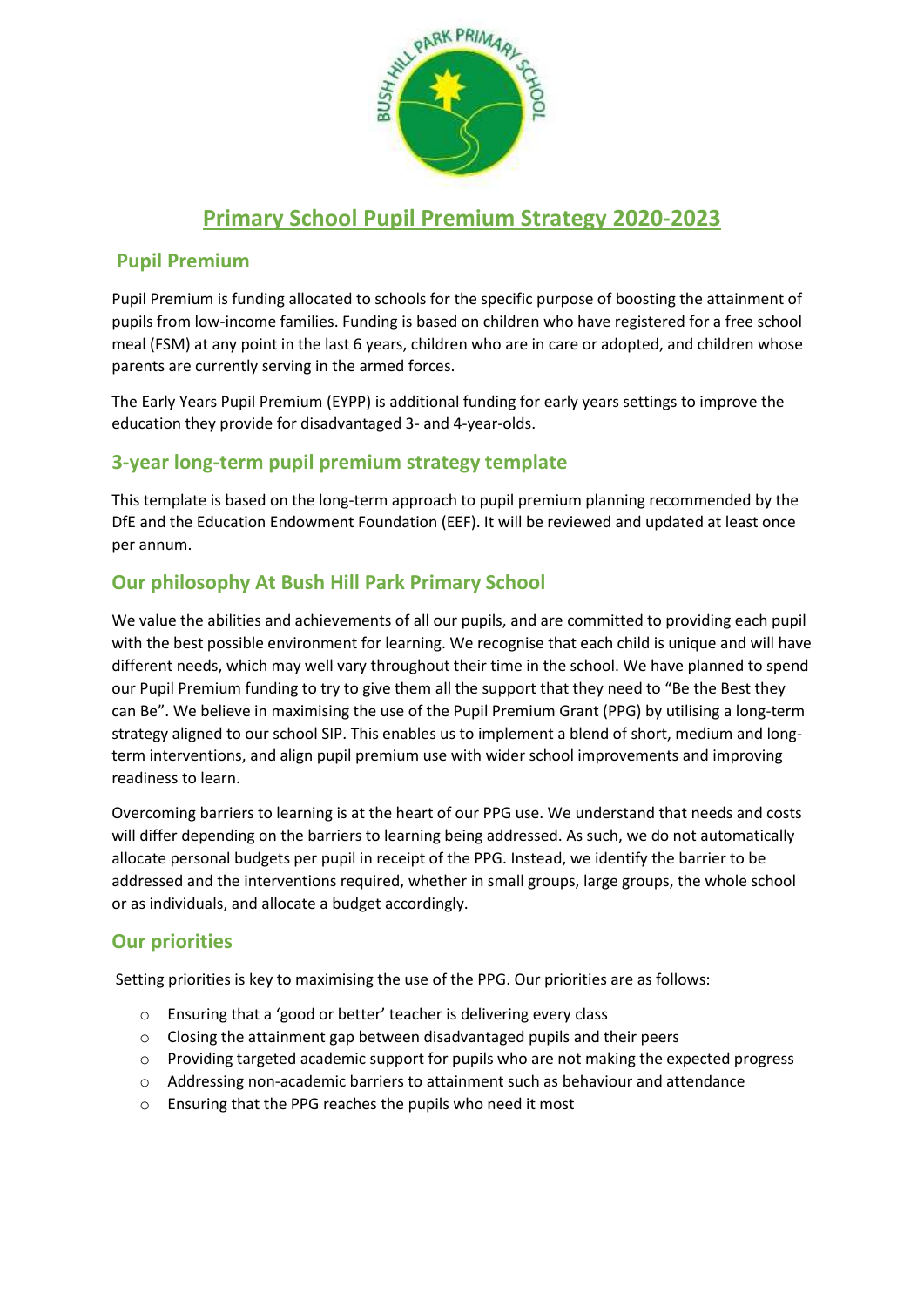### **Our implementation process**

We believe in selecting a small number of priorities and giving them the best chance of success. We also believe in evidence-based interventions and learning from our experiences, which is why we utilise annual light-touch reviews to ensure our approach is effective and we can cease or amend interventions that are not having the intended impact.

- $\circ$  Identify a key priority that we can address
- o Systematically explore appropriate programmes and practices
- o Examine the fit and feasibility with the school
- o Develop a clear, logical and well-specified plan
- o Assess the readiness of the school to deliver the plan
- o Make practical preparations
- $\circ$  Support staff and solve any problems using a flexible leadership approach
- o Reinforce initial training with follow-on support
- o Plan for sustaining and scaling the intervention from the outset
- o Continually acknowledge, support and reward good implementation practices

#### **Our tiered approach to prioritise spending**

As outlined by the Education and Endowment Foundation (EEF), best practice is for schools to use PP funding in three ways:

- **1. Teaching-** Spending on improving teaching at Bush Hill Park Primary School will include professional development, training and support for early career teachers and recruitment and retention. Ensuring an effective teacher is in front of every class, and that every teacher is supported to keep improving, is a priority for our school in our aim to Improve the quality of teaching across school by focusing on a clear pedagogy (teach simply, practice thoroughly, feedback constructively).
- **2. Targeted support-** Evidence consistently shows the positive impact that targeted academic support can have, including on those who are not making good progress across the spectrum of achievement. We have introduced numerous intervention and booster groups across the school facilitated by Senior Leaders, Class Teachers and HLTAs to provide targeted academic support.
- **3. Wider support strategies** Wider strategies relate to the most significant non-academic barriers to success in school, including attendance, behaviour and social and emotional support. While these barriers have always been prominent across cohorts at Bush Hill Park Primary School, we also have the added barriers of being located between two busy council estates that provide many places of temporary accommodation. In which the adults within the community have high levels of mental and physical needs themselves.

Within each category, we have chosen two or three interventions. This focused approach ensures the best chance of success for each intervention. This ties in closely with our School Improvement Plan and directly reflects the strategies and steps laid out.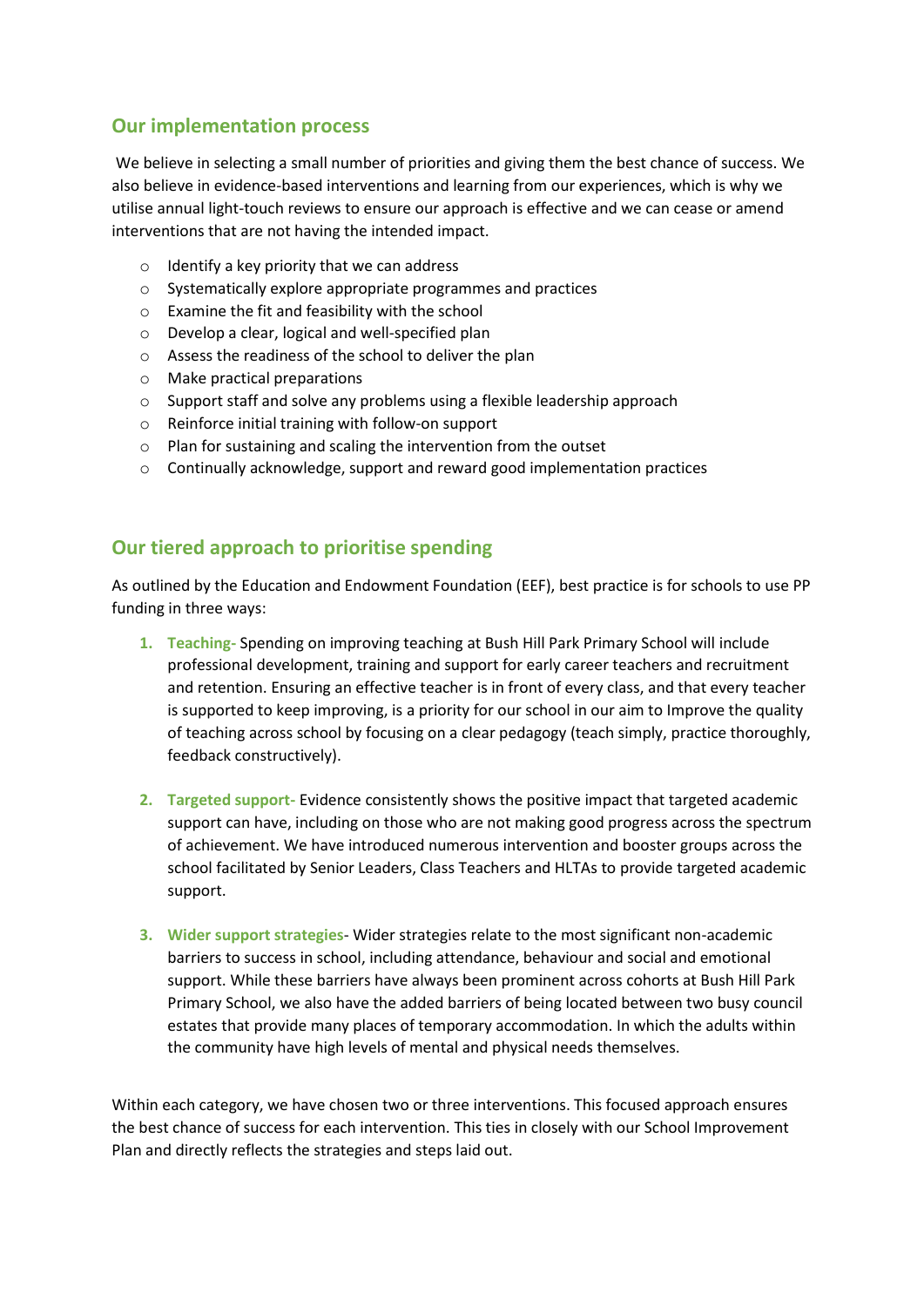### **School Overview**

| <b>Metric</b>                                  | <b>Data</b>                          |
|------------------------------------------------|--------------------------------------|
| School                                         | <b>Bush Hill Park Primary School</b> |
| No. of pupils in school                        | 477                                  |
| Proportion of disadvantaged pupils             | 225 (47%)                            |
| Pupil Premium allocation academic year 2020-21 | £267,655                             |
| Academic years covered by statement            | 2020-23                              |
| Statement authorised by                        |                                      |
| <b>Pupil Premium Lead</b>                      | <b>Kirsty Munns</b>                  |
| Governor Lead                                  | Nichola Harrison                     |

### **Assessment data**

Due to the COVID -19 (Coronavirus) outbreak, school was closed from 23rd March 2020 and began to re-open to Years 5 and 6 in June 2020. Due to these unprecedented circumstances, there was no data collection nationally, as all national curriculum tests/checks were cancelled. This was the same situation for the academic year 2020-21 in that there were no external assessments given further national lockdown restrictions in the spring term.

| <b>EYFS</b>                           |                              |               |                                                                                                                                 |                            |             |             |
|---------------------------------------|------------------------------|---------------|---------------------------------------------------------------------------------------------------------------------------------|----------------------------|-------------|-------------|
|                                       | Pupils<br>eligible<br>for PP | All<br>pupils | National average                                                                                                                | Data from previous 3 years |             |             |
|                                       |                              |               |                                                                                                                                 | $2017 -$<br>18             | 2018-<br>19 | 2019-<br>20 |
| Good level of<br>development<br>(GLD) | 33%                          | 37%           | No national<br>averages this year<br>due to the Covid-19<br>Pandemic - all<br>school data is based<br>on teacher<br>assessment. | 59%                        | 58%         | 60%         |

| YEAR 1 PHONICS SCRENING CHECK                            |  |                                                                                                                           |                            |                |   |  |
|----------------------------------------------------------|--|---------------------------------------------------------------------------------------------------------------------------|----------------------------|----------------|---|--|
| All pupils<br><b>Pupils</b><br>eligible for<br><b>PP</b> |  | National average                                                                                                          | Data from previous 3 years |                |   |  |
|                                                          |  | $2017 -$<br>18                                                                                                            | 2018-<br>19                | $2019 -$<br>20 |   |  |
| Awaiting data                                            |  | No national averages this<br>year due to the Covid-19<br>Pandemic - all school data is<br>based on teacher<br>assessment. | 52%                        | 88%            | - |  |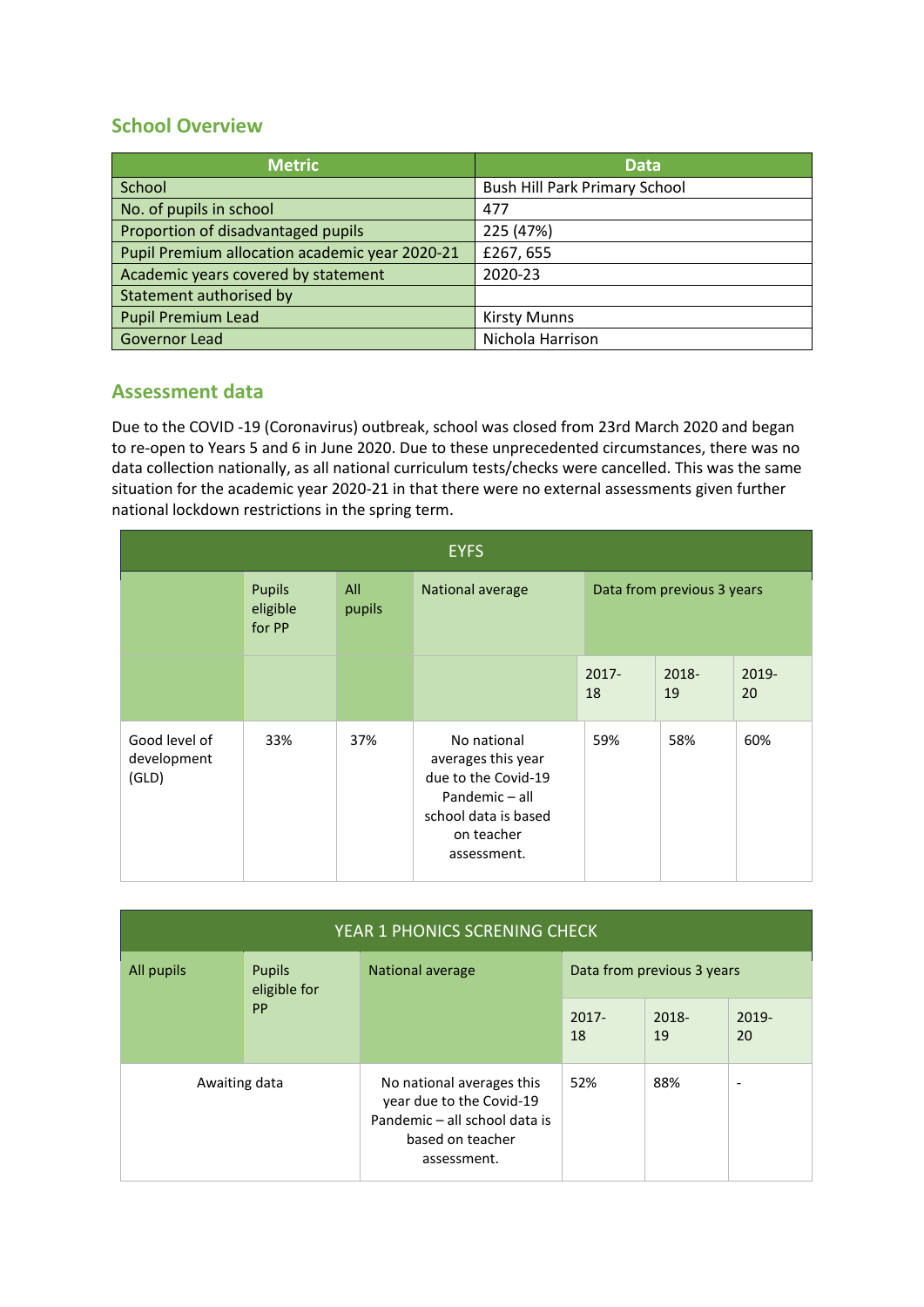| <b>END OF KS1</b>                                                             |          |                            |                                                                                                                                       |                            |             |             |
|-------------------------------------------------------------------------------|----------|----------------------------|---------------------------------------------------------------------------------------------------------------------------------------|----------------------------|-------------|-------------|
| <b>Pupils</b><br>for PP                                                       | eligible | Pupils not eligible for PP |                                                                                                                                       | Data from previous 3 years |             |             |
|                                                                               |          | School<br>average          | National average                                                                                                                      | $2017 -$<br>18             | 2018-<br>19 | 2019-<br>20 |
| % achieving<br>expected standard<br>or above in reading,<br>writing and maths | 32%      | 52%                        | No national<br>averages this<br>year due to the<br>Covid-19<br>Pandemic - all<br>school data is<br>based on<br>teacher<br>assessment. | 57%                        | 48%         | 51%         |
| % making expected<br>progress in reading                                      | 48%      | 48%                        |                                                                                                                                       | 73%                        | 61%         | 69%         |
| % making expected<br>progress in writing                                      | 32%      | 39%                        |                                                                                                                                       | 62%                        | 52%         | 56%         |
| % making expected<br>progress in maths                                        | 60%      | 57%                        |                                                                                                                                       | 75%                        | 75%         | 69%         |

| <b>END OF KS2</b>                                                                |                   |                            |                                                                                                                   |                            |             |     |
|----------------------------------------------------------------------------------|-------------------|----------------------------|-------------------------------------------------------------------------------------------------------------------|----------------------------|-------------|-----|
| <b>Pupils</b><br>eligible<br>for PP                                              |                   | Pupils not eligible for PP |                                                                                                                   | Data from previous 3 years |             |     |
|                                                                                  | School<br>average | <b>National</b><br>average | $2017 -$<br>18                                                                                                    | 2018-<br>19                | 2019-<br>20 |     |
| % achieving<br>expected standard<br>or above in<br>reading, writing<br>and maths | 11%               | 27%                        | No national<br>averages this year<br>due to the Covid-<br>19 Pandemic - all<br>school data is<br>based on teacher | 45%                        | 43%         | 51% |
| % making expected<br>progress in reading                                         | 40%               | 58%                        | assessment.                                                                                                       | 61%                        | 56%         | 72% |
| % making expected<br>progress in writing                                         | 17%               | 32%                        |                                                                                                                   | 68%                        | 60%         | 54% |
| % making expected<br>progress in maths                                           | 34%               | 52%                        |                                                                                                                   | 45%                        | 43%         | 66% |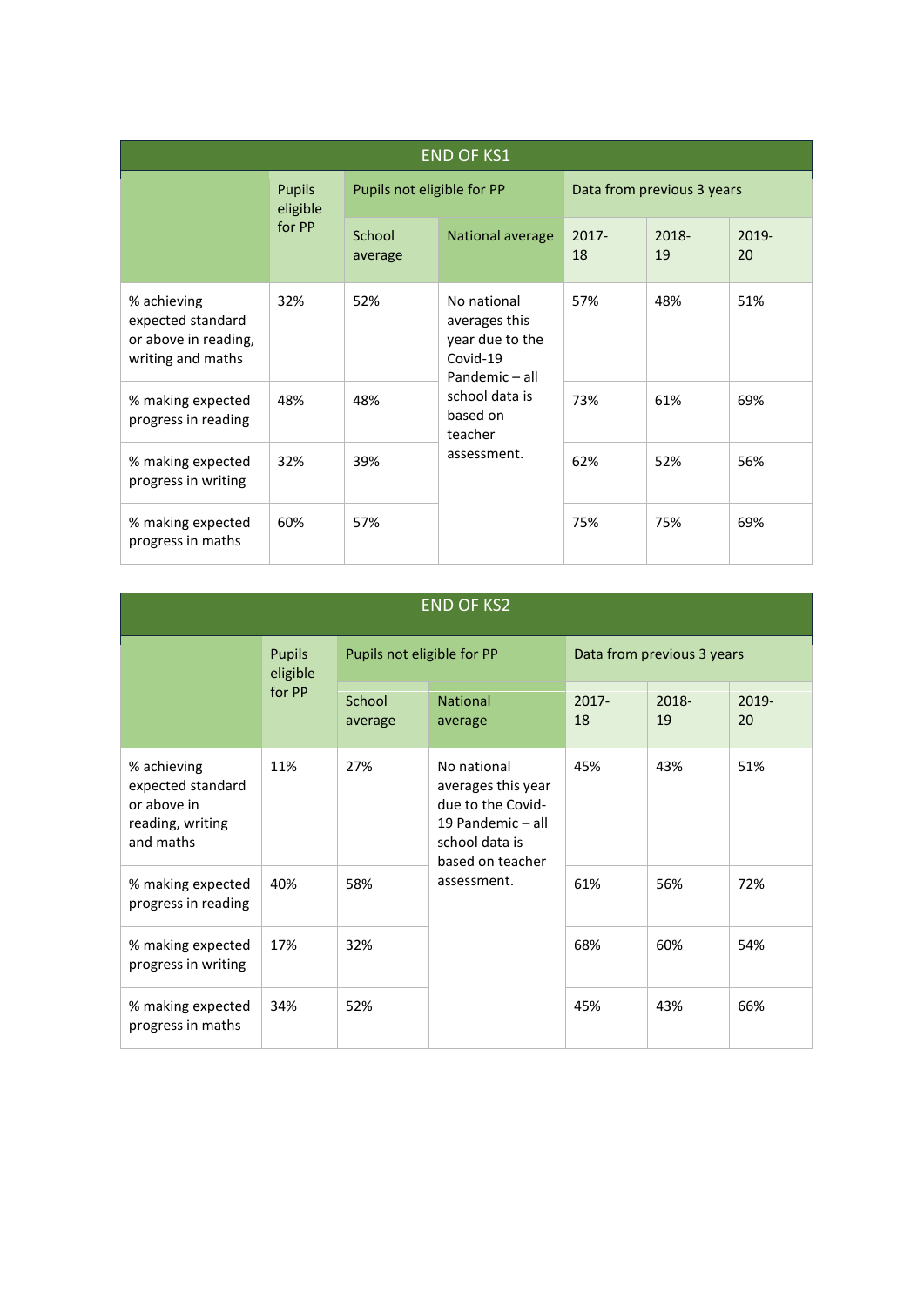### **Barriers to future attainment**

| <b>Academic barriers to attainment</b>           | <b>Non-academic barriers to attainment</b>       |
|--------------------------------------------------|--------------------------------------------------|
| Low levels of literacy on entry, including basic | Attendance concerns                              |
| reading and writing skills compared to the       |                                                  |
| <b>National Average</b>                          |                                                  |
| Low maths skills on entry – basic number and     | Lack of parental engagement in some hard-to-     |
| calculation knowledge - compared to the          | reach families                                   |
| <b>National Average</b>                          |                                                  |
| 'Outstanding' teaching not present in every      | Lack of focus and confidence due to poor         |
| classroom and lack of targeted support and       | mental health and wellbeing and poor             |
| staff to provide this                            | behaviour of some children                       |
| Lack of school readiness                         | School is located in an area of high deprivation |
| English is often an Additional Language at home  | Lack of wider experiences our children have      |
|                                                  | access to                                        |
| Poor language and communication skills           | Low levels of academic proficiency and           |
|                                                  | confidence in parents and lack of importance     |
|                                                  | placed on education by some                      |
| Low levels of resilience and stamina in learning | <b>SEND</b>                                      |
| tasks                                            |                                                  |
| Lack of learning materials at home e.g books     | <b>Safeguarding Concerns</b>                     |

# **Strategy aims for disadvantaged pupils**

| Aim                                                                                                                                         | <b>Target</b>                                                                                                                                                                                                                                                                  | <b>Target Date</b> |
|---------------------------------------------------------------------------------------------------------------------------------------------|--------------------------------------------------------------------------------------------------------------------------------------------------------------------------------------------------------------------------------------------------------------------------------|--------------------|
| <b>Progress in Phonics</b>                                                                                                                  | <b>Non-SEND to achieve national</b><br>average in Y1/2 Checklist                                                                                                                                                                                                               | September 2023     |
| <b>Progress in Reading</b>                                                                                                                  | Achieve in line with peers<br>(increase in attainment<br>across)                                                                                                                                                                                                               | September 2023     |
| <b>Progress in Writing</b>                                                                                                                  | Achieve in line with peers<br>(increase in attainment<br>across)                                                                                                                                                                                                               | September 2023     |
| <b>Progress in Maths</b>                                                                                                                    | Achieve in line with peers<br>(increase in attainment<br>across)                                                                                                                                                                                                               | September 2023     |
| Continue to develop a<br>consistent approach to<br>behaviour that is rooted in<br><b>Mental Health and Wellbeing</b><br>needs of all pupils | Children know how to receive<br>help for pastoral needs and<br>mental health. Teachers<br>understand importance of<br>consistency and have<br>developed approaches and<br>understanding that not all<br>behaviour will be treated the<br>same in all lessons/ times of<br>day. | September 2023     |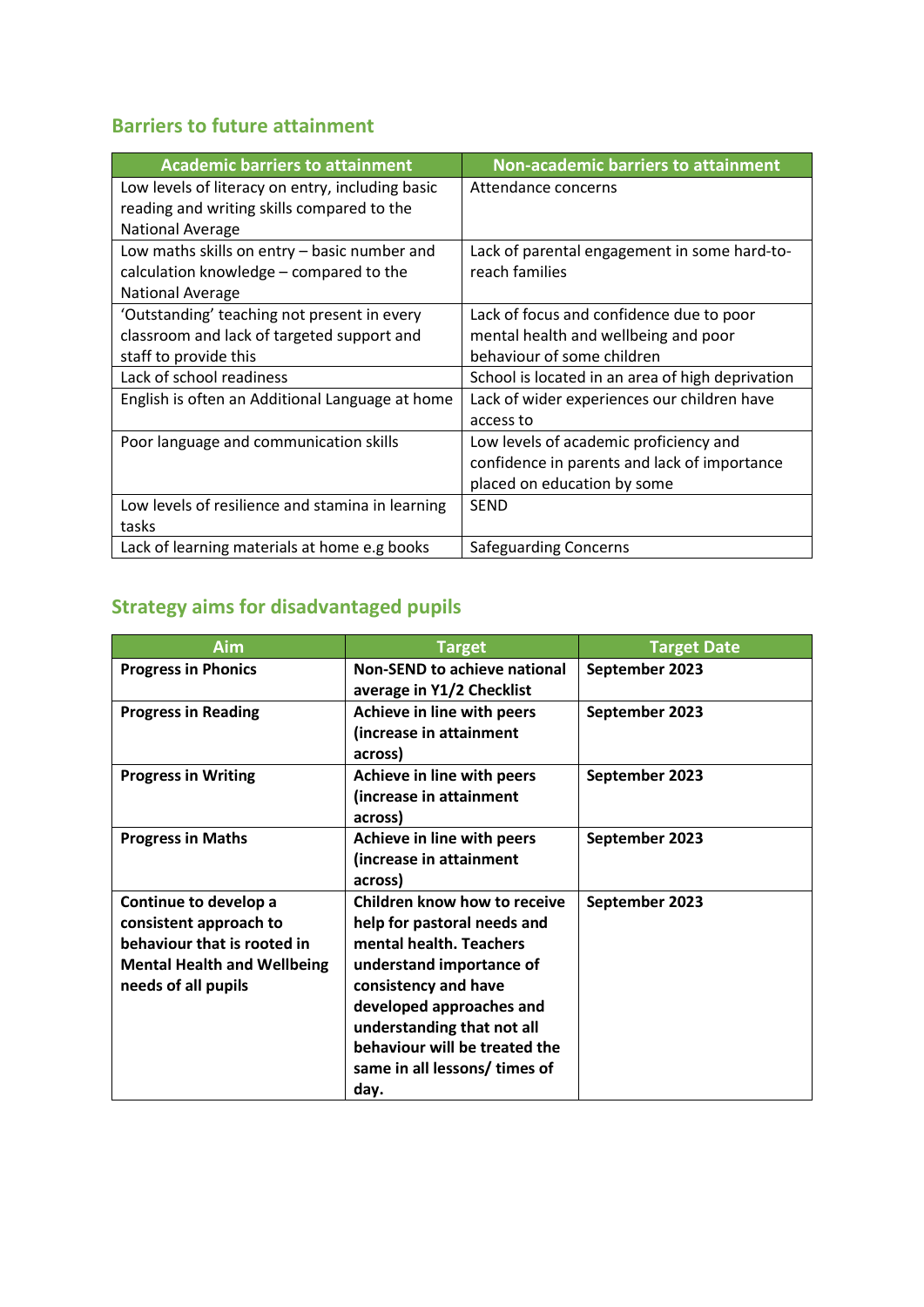| <b>Measure</b>       |                                                                                          | <b>Activity</b> |                |  |  |  |  |
|----------------------|------------------------------------------------------------------------------------------|-----------------|----------------|--|--|--|--|
| <b>Priority 1</b>    | Increase attainment at all key stages to ensure that outcomes are in line with local and |                 |                |  |  |  |  |
|                      | national indicators.                                                                     |                 |                |  |  |  |  |
| <b>Priority 2</b>    | Ensure Teaching and learning is high quality across the school, ensuring all pupils make |                 |                |  |  |  |  |
|                      | accelerated progress and attainment.                                                     |                 |                |  |  |  |  |
| Projected            | £95,000                                                                                  |                 |                |  |  |  |  |
| <b>Spending</b>      |                                                                                          |                 |                |  |  |  |  |
| <b>Annual review</b> | Year 1                                                                                   | Year 2          | Year 3         |  |  |  |  |
| notes                | Increase attainment at all key stages to                                                 | Assessment of   | Assessment of  |  |  |  |  |
|                      | ensure that outcomes are in line with local                                              | strategies and  | strategies and |  |  |  |  |
|                      | and national indicators.                                                                 | impact          | impact         |  |  |  |  |
|                      |                                                                                          |                 |                |  |  |  |  |
|                      | Attainment strategies implemented from                                                   |                 |                |  |  |  |  |
|                      | summer term including new systems of                                                     |                 |                |  |  |  |  |
|                      | assessment to be in place from September                                                 |                 |                |  |  |  |  |
|                      | 2021. Attainment has been a focus                                                        |                 |                |  |  |  |  |
|                      | primarily through a focus on high quality                                                |                 |                |  |  |  |  |
|                      | teaching and learning and CPD.                                                           |                 |                |  |  |  |  |
|                      |                                                                                          |                 |                |  |  |  |  |
|                      | CPD throughout the year has focused on                                                   |                 |                |  |  |  |  |
|                      | areas of development and has been                                                        |                 |                |  |  |  |  |
|                      | responsive to ongoing changes with                                                       |                 |                |  |  |  |  |
|                      | government guidance and monitoring                                                       |                 |                |  |  |  |  |
|                      | findings.                                                                                |                 |                |  |  |  |  |
|                      |                                                                                          |                 |                |  |  |  |  |
|                      | This includes the role of our Phase Leaders                                              |                 |                |  |  |  |  |
|                      | of Learning this academic year who oversee                                               |                 |                |  |  |  |  |
|                      | EYFS, KS1 and KS2U. These new to SLT roles                                               |                 |                |  |  |  |  |
|                      | meant that we provided mentoring for both                                                |                 |                |  |  |  |  |
|                      | SLT members (this will be continued in to                                                |                 |                |  |  |  |  |
|                      | next academic year given the successes).                                                 |                 |                |  |  |  |  |
|                      | We will also expand this to our middle                                                   |                 |                |  |  |  |  |
|                      | leadership team for new to post roles.                                                   |                 |                |  |  |  |  |
|                      |                                                                                          |                 |                |  |  |  |  |
|                      | All data this year has been internal. We                                                 |                 |                |  |  |  |  |
|                      | have worked to ensure that children                                                      |                 |                |  |  |  |  |
|                      | receive a curriculum that is adapted to                                                  |                 |                |  |  |  |  |
|                      | ensure correct coverage for them. The                                                    |                 |                |  |  |  |  |
|                      | successes of our remote learning during the                                              |                 |                |  |  |  |  |
|                      | second school closure ensured that                                                       |                 |                |  |  |  |  |
|                      | attainment did not dip in the same way as                                                |                 |                |  |  |  |  |
|                      | it did in the first lockdown but it still left                                           |                 |                |  |  |  |  |
|                      | areas to be developed - we chose to focus                                                |                 |                |  |  |  |  |
|                      | for the whole of the summer term on the                                                  |                 |                |  |  |  |  |
|                      | DfE Ready to Progress documents to                                                       |                 |                |  |  |  |  |
|                      | support attainment in maths.                                                             |                 |                |  |  |  |  |
|                      | Writing attainment has shown successes in                                                |                 |                |  |  |  |  |
|                      | its roll out this year - however, given the                                              |                 |                |  |  |  |  |
|                      | spring lockdown there were disruptions to                                                |                 |                |  |  |  |  |

# **1. Teaching Priorities for Current Academic Year**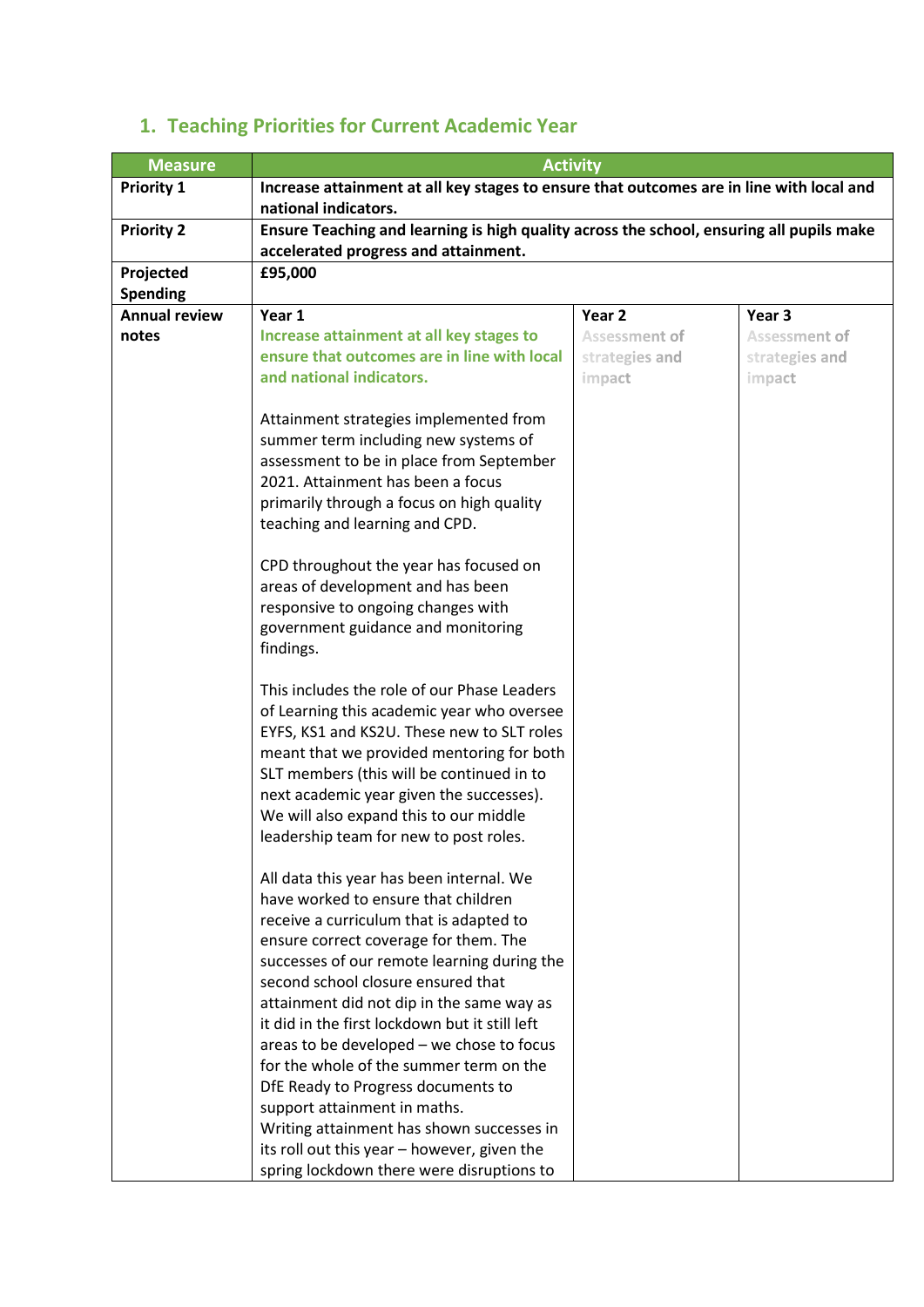| this – teachers were supported to adapt      |  |
|----------------------------------------------|--|
| the cycle to make it work remotely. We       |  |
| have monitored this over the summer term     |  |
| and can see the impact of this and will      |  |
| continue to build on this next year.         |  |
|                                              |  |
| The difference in combined for KS1 PP and    |  |
| non-PP children has shown areas for          |  |
| targeted intervention to be implemented      |  |
| for the children both now and to             |  |
| implement in Year 3. Much of the data can    |  |
| be viewed in light of personal               |  |
| circumstances for many of our families who   |  |
| received significant support and             |  |
| intervention from the school both            |  |
| academically and in terms of well-being.     |  |
| The 1:1 and in school interventions were     |  |
| limited to the summer term this year. There  |  |
| is still significant work to be done, but in |  |
| light of the personal experiences of many    |  |
| of our families throughout the pandemic      |  |
| the support prioritised has been well-being  |  |
| and mental health in order to ensure         |  |
| children are in a healthy place mentally to  |  |
| learn and benefit from academic              |  |
| interventions.                               |  |
|                                              |  |
| The end of key stage data for KS2 does not   |  |
| reflect much of the progress made by our     |  |
| PP children in year 6. Progress points on    |  |
| Target Tracker show that children have       |  |
| made on average 3-4 points of progress or    |  |
| more. We have a monitoring system and        |  |
| document for ensuring this is in place for   |  |
| our children this continues to work well as  |  |
| a monitoring tool and enabled gaps to be     |  |
| addressed immediately and action to be       |  |
| taken both reactively and proactively. The   |  |
| 1:1 and in school interventions were         |  |
| limited to the summer term this year.        |  |
|                                              |  |
|                                              |  |
| For our year 6 cohort, the above data        |  |
| reflects many of the concerns we had with    |  |
| key individuals, including children who      |  |
| remained absent through most of Autumn       |  |
| and summer when schools were not in          |  |
| lockdown. Families who experienced           |  |
| hardship during the pandemic and who         |  |
| received significant support from the        |  |
| school both in supporting family mental      |  |
|                                              |  |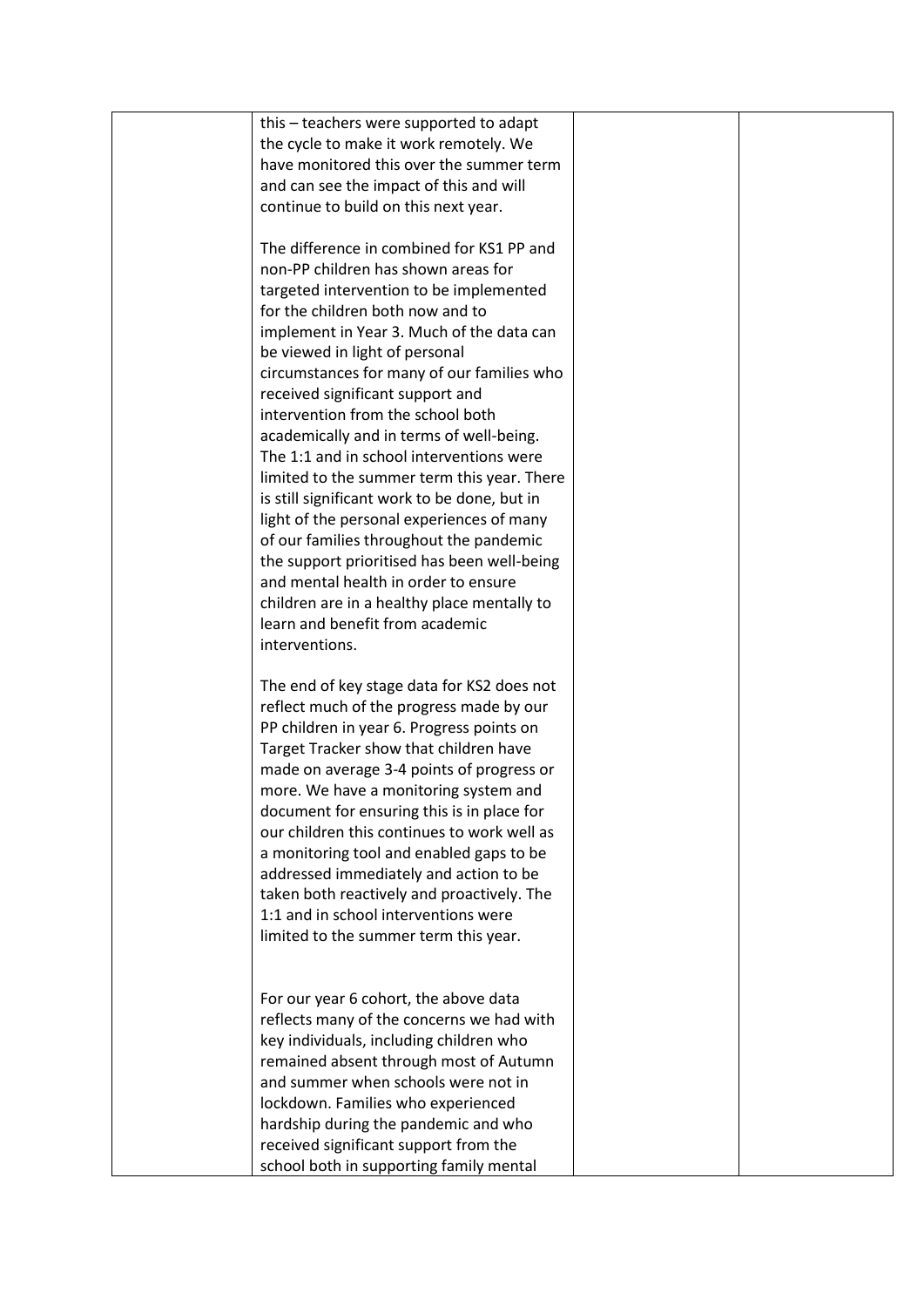| health and in. Attendance for these<br>children was also monitored through                |  |
|-------------------------------------------------------------------------------------------|--|
| remote learning and there were some                                                       |  |
| concerns with engagement that was                                                         |  |
| followed up on at the time. For all the PP                                                |  |
| children in this cohort (35) there were 4                                                 |  |
| who have been consistently working in line<br>with or above expectations and who did      |  |
| not require academic interventions. For the                                               |  |
| remaining 31, children received both group                                                |  |
| and 1:1 reading, writing or maths                                                         |  |
| interventions over the summer term                                                        |  |
| (planned and ad-hoc with LSA and HLTAs)                                                   |  |
| and worry buster groups for those who                                                     |  |
| required it were also prioritised.                                                        |  |
| As with KS1, for our KS2 children, when                                                   |  |
| data is viewed in light of the personal                                                   |  |
| traumas that many of our families                                                         |  |
| experienced throughout the pandemic the                                                   |  |
| support prioritised over this past year has<br>been well-being and mental health in order |  |
| to ensure children are in a healthy place                                                 |  |
| mentally to learn and benefit from                                                        |  |
| academic interventions, this has meant                                                    |  |
| prioritising mental health and well-being                                                 |  |
| interventions above academic interventions                                                |  |
| for some of our PP children given the                                                     |  |
| traumatic experiences faced by many over                                                  |  |
| the past 16 months.                                                                       |  |
| <b>Ensure Teaching and learning is high</b>                                               |  |
| quality across the school, ensuring all                                                   |  |
| pupils make accelerated progress and                                                      |  |
| attainment.                                                                               |  |
| CPD in place throughout lockdown and                                                      |  |
| upon return to school including key                                                       |  |
| approaches to ensure that T&L remained                                                    |  |
| consistently high remotely. Including                                                     |  |
| adapting CPD to ensure that teachers and                                                  |  |
| support staff received training to support                                                |  |
| their development of our remote learning<br>curriculum and offer.                         |  |
|                                                                                           |  |
| Upon return to school the focus was again                                                 |  |
| on curriculum development and renewing                                                    |  |
| our focus as a Trauma Informed School.                                                    |  |
| Learning walks and monitoring took place                                                  |  |
| in autumn and summer terms. Reading,                                                      |  |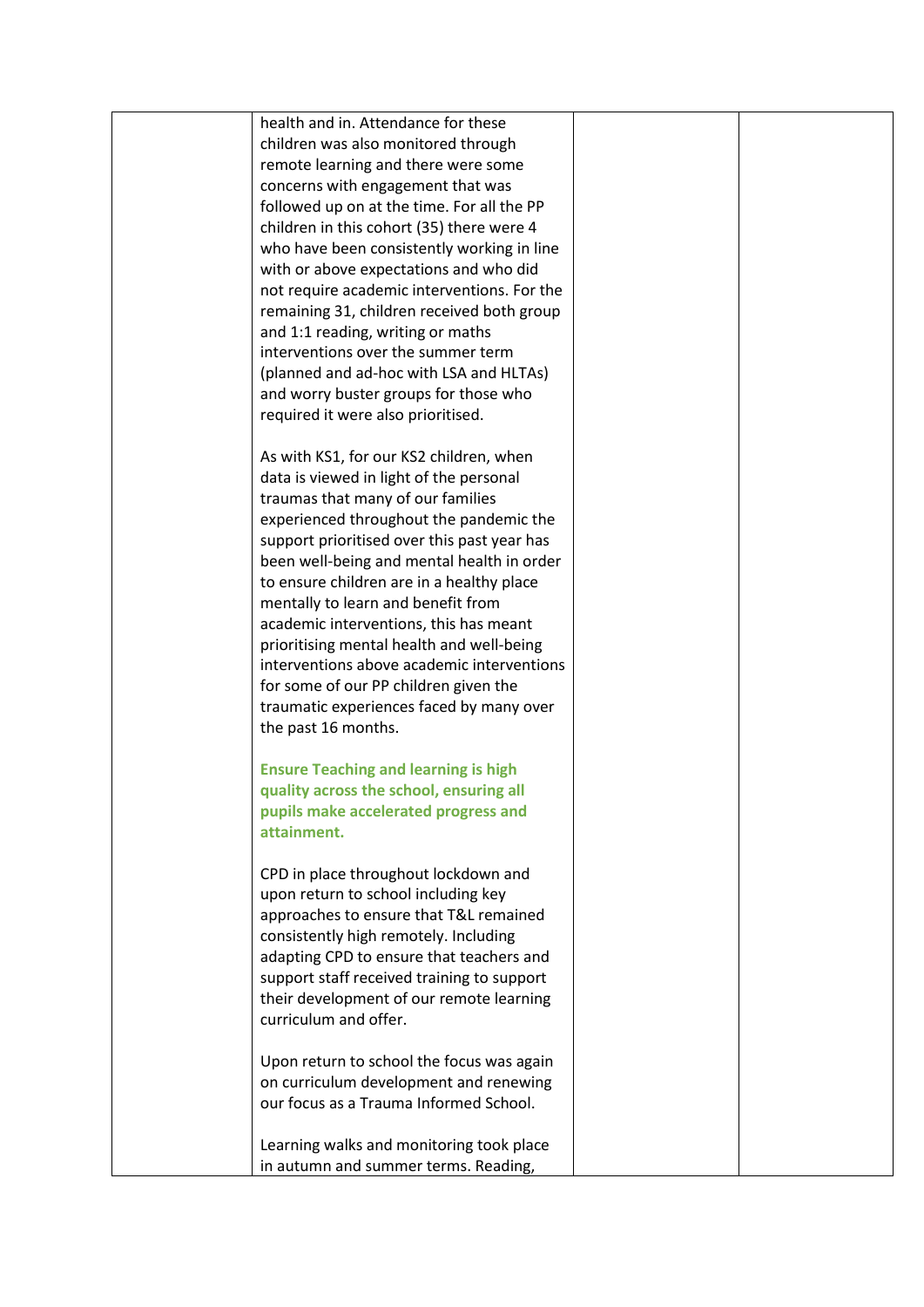| writing and maths all took focus. Strengths<br>and areas for development were identified<br>across the school and resulted in adapted<br>approaches and CPD. Including review of<br>Maths curriculum and plans to bring in a<br>maths specialist.                                                                                                                                                                                                                |  |
|------------------------------------------------------------------------------------------------------------------------------------------------------------------------------------------------------------------------------------------------------------------------------------------------------------------------------------------------------------------------------------------------------------------------------------------------------------------|--|
| Our new writing curriculum, including the<br>planned cycle has had significant impact in<br>the short time it has been implemented<br>and we plan to continue building upon this<br>including rolling out a similar approach to<br>reading.                                                                                                                                                                                                                      |  |
| Our approach to teaching and learning<br>across the curriculum will continue to be a<br>push on urgency, pace, high expectations<br>and no excuses. Much of our CPD has been<br>around this and we will continue to work<br>towards all teachers developing this in the<br>classroom.                                                                                                                                                                            |  |
| We trialled 'Quads' this summer term as<br>part of our CPD offer for developing<br>teacher practice. It was very successful and<br>initiated discussion and dissemination of<br>practice across the school.                                                                                                                                                                                                                                                      |  |
| Our work with our new SIA has led to a<br>whole school structured re-focus on our<br>medium-term planning and ensuring<br>consistency and clear expectations within<br>these to ensure we are meeting the needs<br>of our children and the National Curriculum<br>objectives.                                                                                                                                                                                    |  |
| In terms of recruitment and retention, we<br>have prioritised development of key<br>teachers by appointing two Achievement<br>Leader roles - both of whom will be<br>mentored by a member of SLT using a<br>similar model to the mentoring our new to<br>post SLT members received from HST. We<br>will also be appointing additional members<br>to the teaching and learning team in order<br>to further support the development of staff<br>across the school. |  |
| Additionally, we have carefully placed<br>teachers with year groups based on<br>strengths, but also development                                                                                                                                                                                                                                                                                                                                                  |  |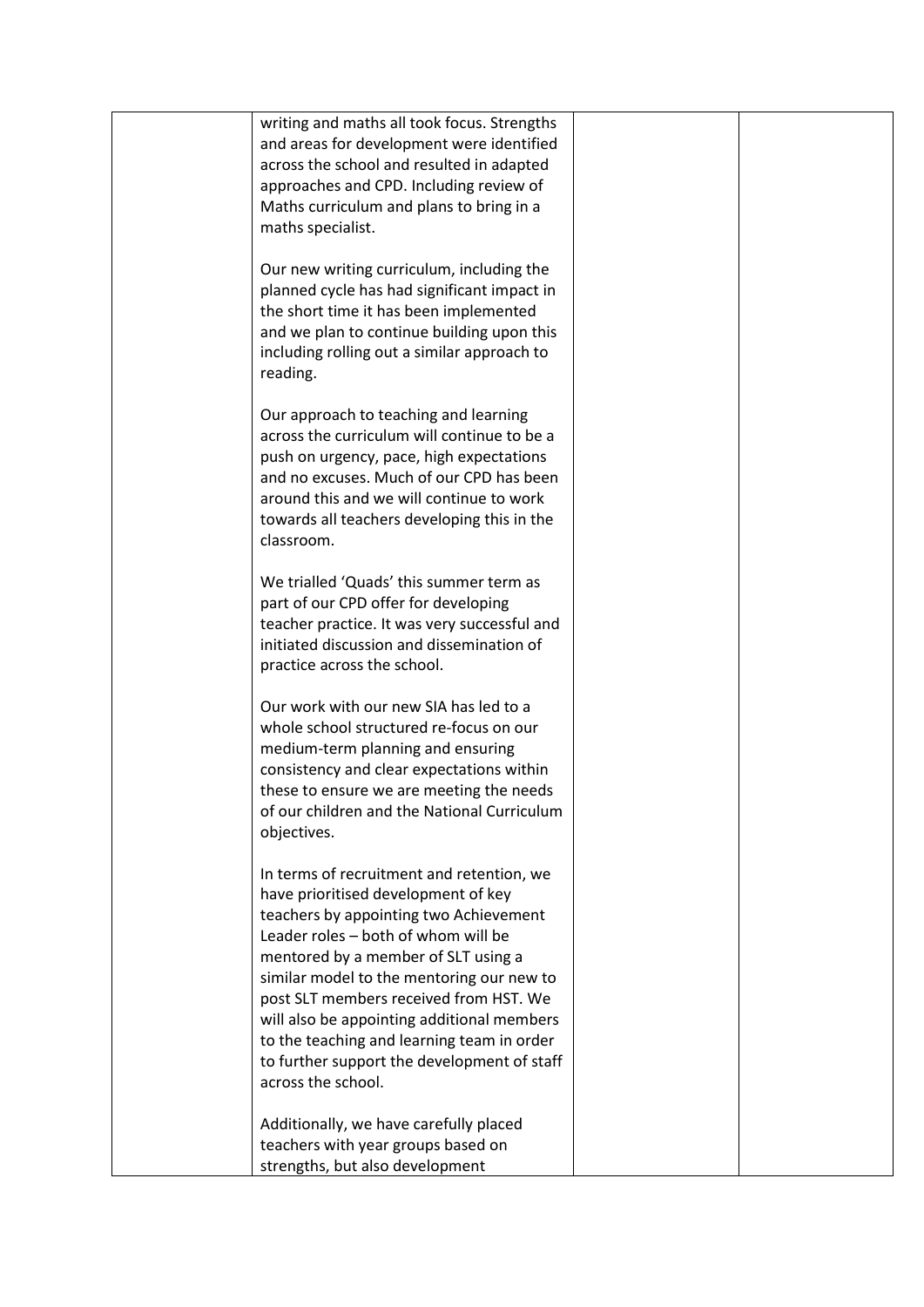|                                               | opportunities - we identified some of our<br>good teachers who have remained in the<br>same key stage or year group for some time<br>and broadened their experience by moving<br>their key stages.                                                                                                                                                                                                                                                                                                                                                                                                     |                                                                                                                                                                                                                                       |                                                                                                                                                                                                                                 |
|-----------------------------------------------|--------------------------------------------------------------------------------------------------------------------------------------------------------------------------------------------------------------------------------------------------------------------------------------------------------------------------------------------------------------------------------------------------------------------------------------------------------------------------------------------------------------------------------------------------------------------------------------------------------|---------------------------------------------------------------------------------------------------------------------------------------------------------------------------------------------------------------------------------------|---------------------------------------------------------------------------------------------------------------------------------------------------------------------------------------------------------------------------------|
| <b>Annual review</b><br>overall<br>assessment | Increase attainment at all key stages to<br>ensure that outcomes are in line with local<br>and national indicators.<br>We are currently below expectations on<br>this given the problematic shift in data as a<br>result of multiple lockdowns and initial<br>focus on a 'catch up' curriculum. It was a<br>target area for us prior to this and<br>continues to remain a priority. There are<br>many plans in place across the curriculum<br>to further address this for all and we will be<br>in a much better position as a school to<br>ensure interventions are run across the<br>year.           | Performance<br>towards target:<br>Far above<br>expectations<br><b>Above expectations</b><br>As expected<br><b>Below expectations</b><br>Far below<br>expectations<br><b>Expenditure to:</b><br>increase/ decrease/<br>remain the same | Performance<br>towards target:<br>Far above<br>expectations<br>Above<br>expectations<br>As expected<br>Below<br>expectations<br>Far below<br>expectations<br><b>Expenditure to:</b><br>increase/<br>decrease/remain<br>the same |
|                                               | To address this, we will be increasing<br>expenditure in this area. We will continue<br>to employ additional booster teachers in<br>years 2, 5 and 6. Continue use of the<br>monitoring PP document to ensure<br>immediate intervention can take place and<br>expenditure will also increase due to our<br>planned approach to buy in to NMM<br>comparative judgement and NTS<br>assessment as a means of quality assuring<br>our attainment externally and internally<br>and again through further developing the<br>quality of teaching and learning.<br><b>Ensure Teaching and learning is high</b> |                                                                                                                                                                                                                                       |                                                                                                                                                                                                                                 |
|                                               | quality across the school, ensuring all<br>pupils make accelerated progress and<br>attainment.<br>We are currently at expectation in this<br>area. We have invested time and resources<br>into our teaching and learning and have an<br>average picture of 'good' across the school<br>(where there are exceptions to these<br>actions are in place). We are working<br>towards ensuring that this is both<br>maintained and extended through further<br>planned developments in teaching and                                                                                                          |                                                                                                                                                                                                                                       |                                                                                                                                                                                                                                 |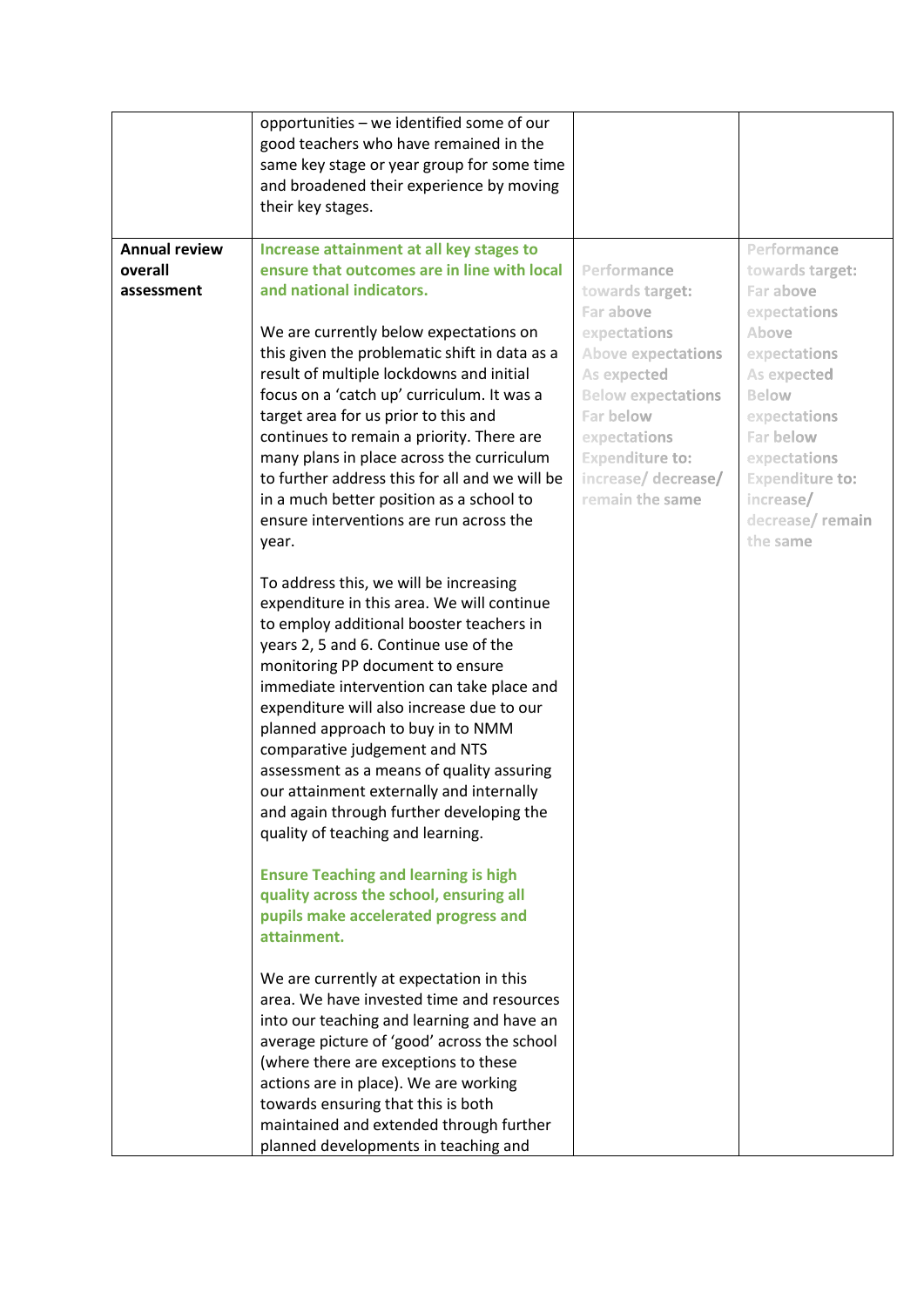| learning, including planned monitoring<br>changes.                                                                                                                                                                                                                                                                                                                                                                                                                      |  |
|-------------------------------------------------------------------------------------------------------------------------------------------------------------------------------------------------------------------------------------------------------------------------------------------------------------------------------------------------------------------------------------------------------------------------------------------------------------------------|--|
| We are expecting an increase in PP funding<br>for the oncoming academic year given the<br>10% increase in PP children and will<br>allocate additional funding to external CPD<br>such as whole school reading and phonics<br>to further secure high-quality teaching and<br>learning and to further tighten routines and<br>medium-term planning across all areas to<br>ensure consistency in urgency, pace, high<br>expectations and no excuses in every<br>classroom. |  |
|                                                                                                                                                                                                                                                                                                                                                                                                                                                                         |  |

# **2. Targeted Academic Support for Current Academic Year**

| <b>Measure</b>       | <b>Activity</b>                                                                       |                       |                |
|----------------------|---------------------------------------------------------------------------------------|-----------------------|----------------|
| <b>Priority 1</b>    | Ensure formative and summative assessment systems identify specific areas of          |                       |                |
|                      | struggle in maths and English.                                                        |                       |                |
| <b>Priority 2</b>    | Implement a variety of interventions, including three-way splits in years 2, 5 and 6, |                       |                |
|                      | booster sessions, RWI sessions and afternoon catch-up sessions.                       |                       |                |
| Projected            | £90,000                                                                               |                       |                |
| <b>Spending</b>      |                                                                                       |                       |                |
| <b>Annual review</b> | Year 1                                                                                | Year 2                | Year 3         |
| notes                | <b>Ensure formative and summative</b>                                                 | <b>Assessment of</b>  | Assessment of  |
|                      | assessment systems identify specific                                                  | strategies and impact | strategies and |
|                      | areas of struggle in maths and English.                                               |                       | impact         |
|                      |                                                                                       |                       |                |
|                      | This includes using NTS assessment                                                    |                       |                |
|                      | papers across the school to ensure                                                    |                       |                |
|                      | consistency across the school and to                                                  |                       |                |
|                      | move in line with our new planned                                                     |                       |                |
|                      | reading curriculum for the new academic                                               |                       |                |
|                      | year.                                                                                 |                       |                |
|                      |                                                                                       |                       |                |
|                      | Summative assessment this year has not                                                |                       |                |
|                      | enabled teachers to form true                                                         |                       |                |
|                      | judgements of children they teach due to                                              |                       |                |
|                      | limited assessment cycles given the                                                   |                       |                |
|                      | lockdown and increased anxieties as a                                                 |                       |                |
|                      | result of remote learning. Plans in place                                             |                       |                |
|                      | to support children with this moving                                                  |                       |                |
|                      | forward. Teachers used a combination of                                               |                       |                |
|                      | formative and summative assessment for                                                |                       |                |
|                      | internal data this year.                                                              |                       |                |
|                      |                                                                                       |                       |                |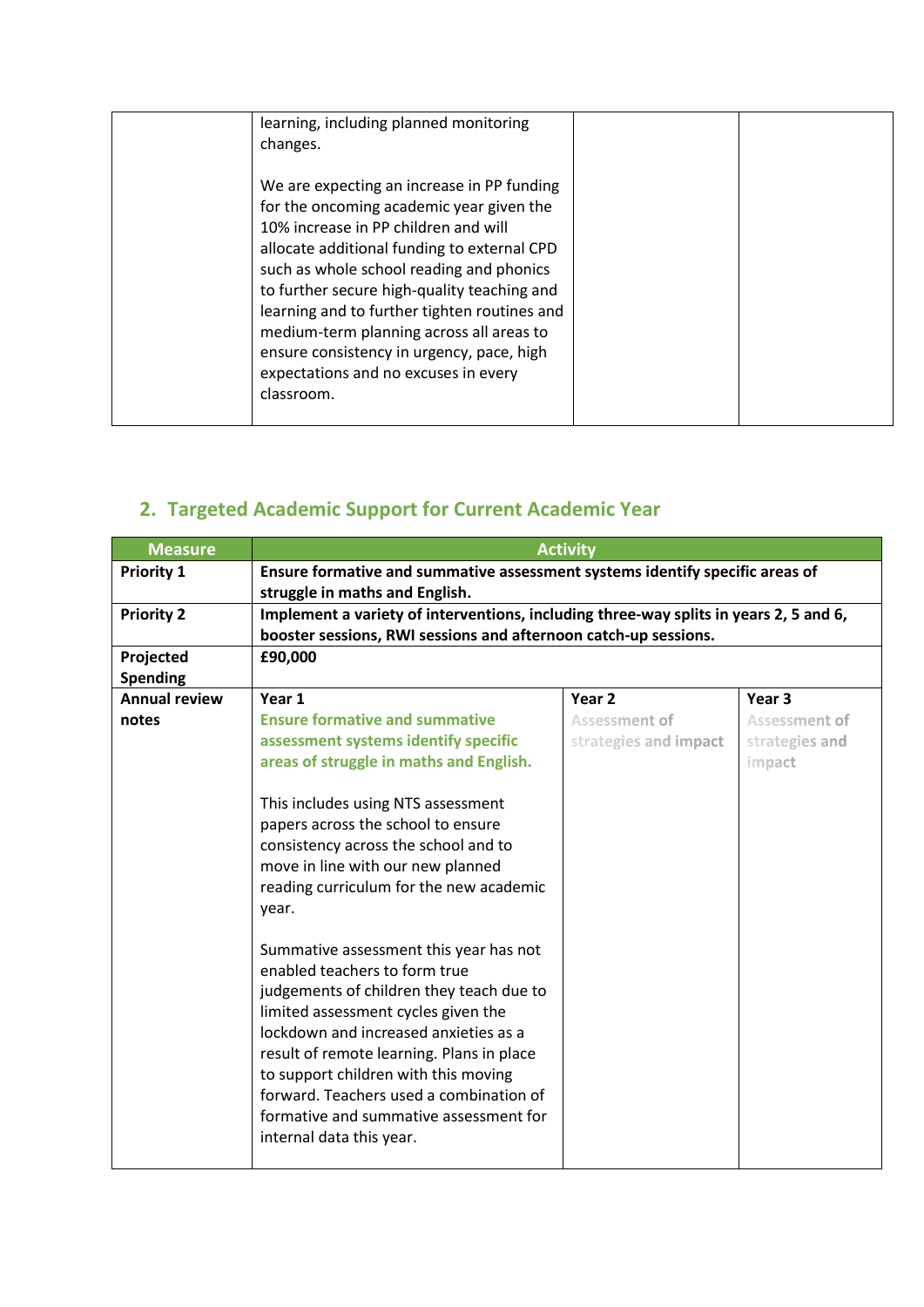| No external assessments in core key<br>stages this year.                                                                                                                                                                                                                                                                                                                         |  |
|----------------------------------------------------------------------------------------------------------------------------------------------------------------------------------------------------------------------------------------------------------------------------------------------------------------------------------------------------------------------------------|--|
| Throughout the year, including during<br>lockdown, key children and key groups<br>benefitted from interventions (see<br>below). This was based on summative and<br>formative assessments and lots of CPD<br>with teachers was delivered around best<br>approaches for all learners, including<br>focus on long term memory development<br>strategies and high-quality provision. |  |
| Implement a variety of interventions,<br>including four-way splits in years 2, 5 and<br>6, booster sessions, RWI sessions and<br>afternoon catch-up sessions.                                                                                                                                                                                                                    |  |
| Interventions remained fluid across the<br>school. HLTAs and in some cases LSAs<br>were implementing ad-hoc interventions<br>in discussion with class teachers for those<br>who need support with specific lessons or<br>units.                                                                                                                                                  |  |
| Reading interventions across the school:                                                                                                                                                                                                                                                                                                                                         |  |
| Rec and $Yr 1$ – specific 1:1 for those<br>identified as At Risk in the summer term<br>(40 children).                                                                                                                                                                                                                                                                            |  |
| NELI intervention in Reception through<br>trained NELI Teachers.                                                                                                                                                                                                                                                                                                                 |  |
| Yr 2 - lowest 20% readers group regular<br>intervention.                                                                                                                                                                                                                                                                                                                         |  |
| Yr 3 and Yr 4 - lowest 20% 1:1 daily 10-<br>minute readers -<br>comprehension/fluency, rotation of<br>children. During registration /active<br>15.                                                                                                                                                                                                                               |  |
| Yr 3 - additional reading PM group<br>established summer 2 with learning<br>mentor.                                                                                                                                                                                                                                                                                              |  |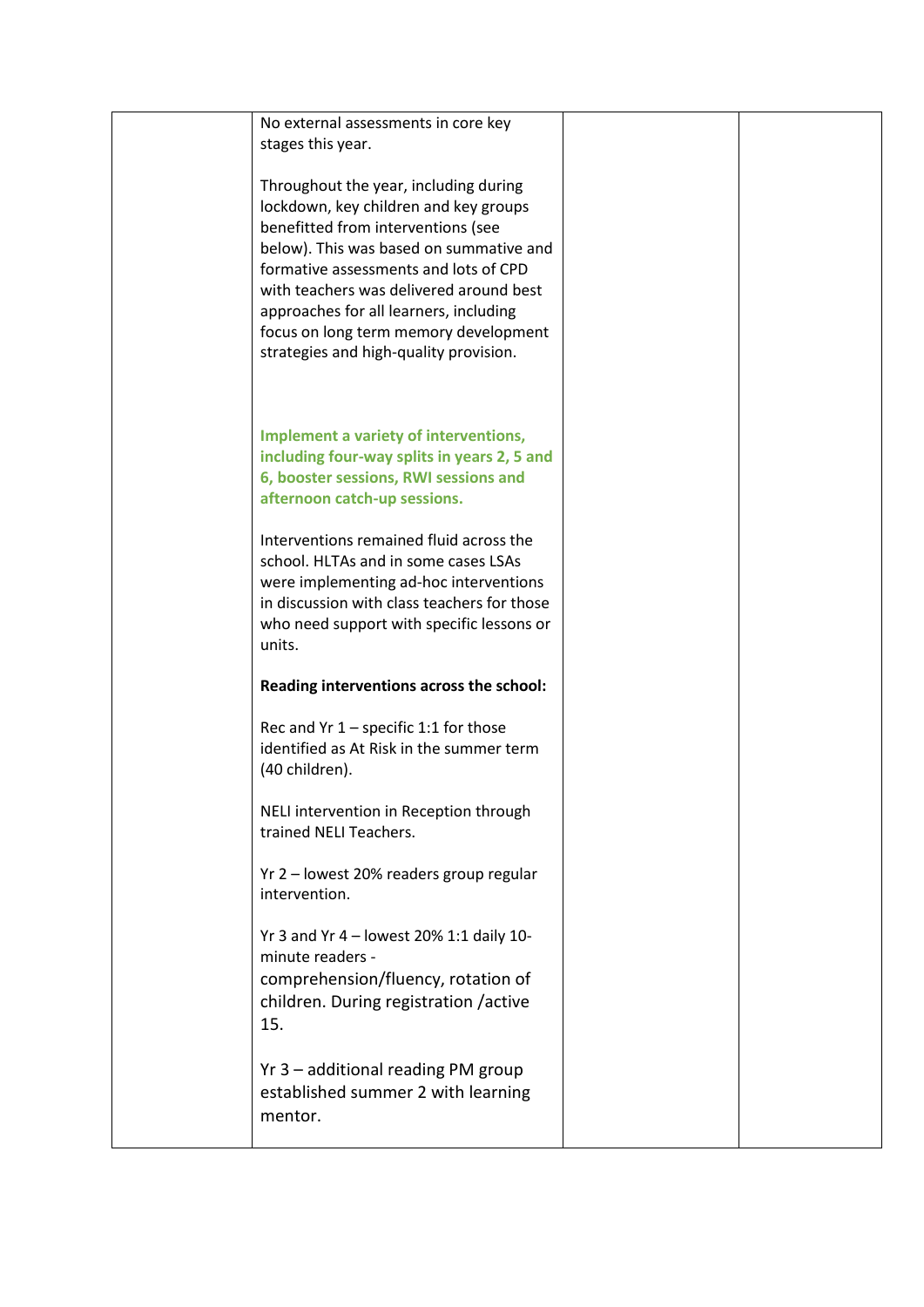| Yr 5 - HLTA weekly group interventions      |  |
|---------------------------------------------|--|
|                                             |  |
| for comprehension and fluency in small      |  |
| groups of 5 (20 children)                   |  |
|                                             |  |
| Reading boosters (additional class during   |  |
| am reading lesson) taking place daily in    |  |
| Year 2, Year 5 and Year 6. Additionally,    |  |
| year 4 split in to classes of av.20.        |  |
|                                             |  |
| Writing interventions across the school:    |  |
|                                             |  |
| Year $1$ – writing groups throughout the    |  |
| week for those identified as At Risk.       |  |
|                                             |  |
|                                             |  |
| Writing boosters (additional class during   |  |
| am reading lesson) taking place daily in    |  |
| Year 2, Year 5 and Year 6. Additionally,    |  |
| year 4 split in to classes of av.20.        |  |
|                                             |  |
| Maths interventions across the school:      |  |
|                                             |  |
| Year 1 - maths groups throughout the        |  |
| week for those identified as At Risk.       |  |
|                                             |  |
| Year 3 - maths groups delivered by          |  |
|                                             |  |
| learning mentor summer 2                    |  |
|                                             |  |
| Year $4$ – pm maths groups 3 x groups of 4  |  |
| children for fluency in maths focus.        |  |
|                                             |  |
| Year 5 – for those working towards (20      |  |
| children) 2 x pm and one after school.      |  |
|                                             |  |
| Year 6 – one after school booster for 10    |  |
| children identified as At Risk.             |  |
|                                             |  |
| Strategies also in place throughout the     |  |
| school to ensure that children who          |  |
|                                             |  |
| require immediate intervention are          |  |
| addressed within and after specific         |  |
| lessons.                                    |  |
|                                             |  |
| Again, children are easily identifiable due |  |
| to ongoing formative assessment and due     |  |
| to the monitoring procedures, we have in    |  |
| place to identify PP children. As such,     |  |
| many of the PP children who were            |  |
| identified as working below were placed     |  |
| into interventions. However, given that     |  |
| we were still working with a catch-up       |  |
|                                             |  |
| curriculum in the autumn term -             |  |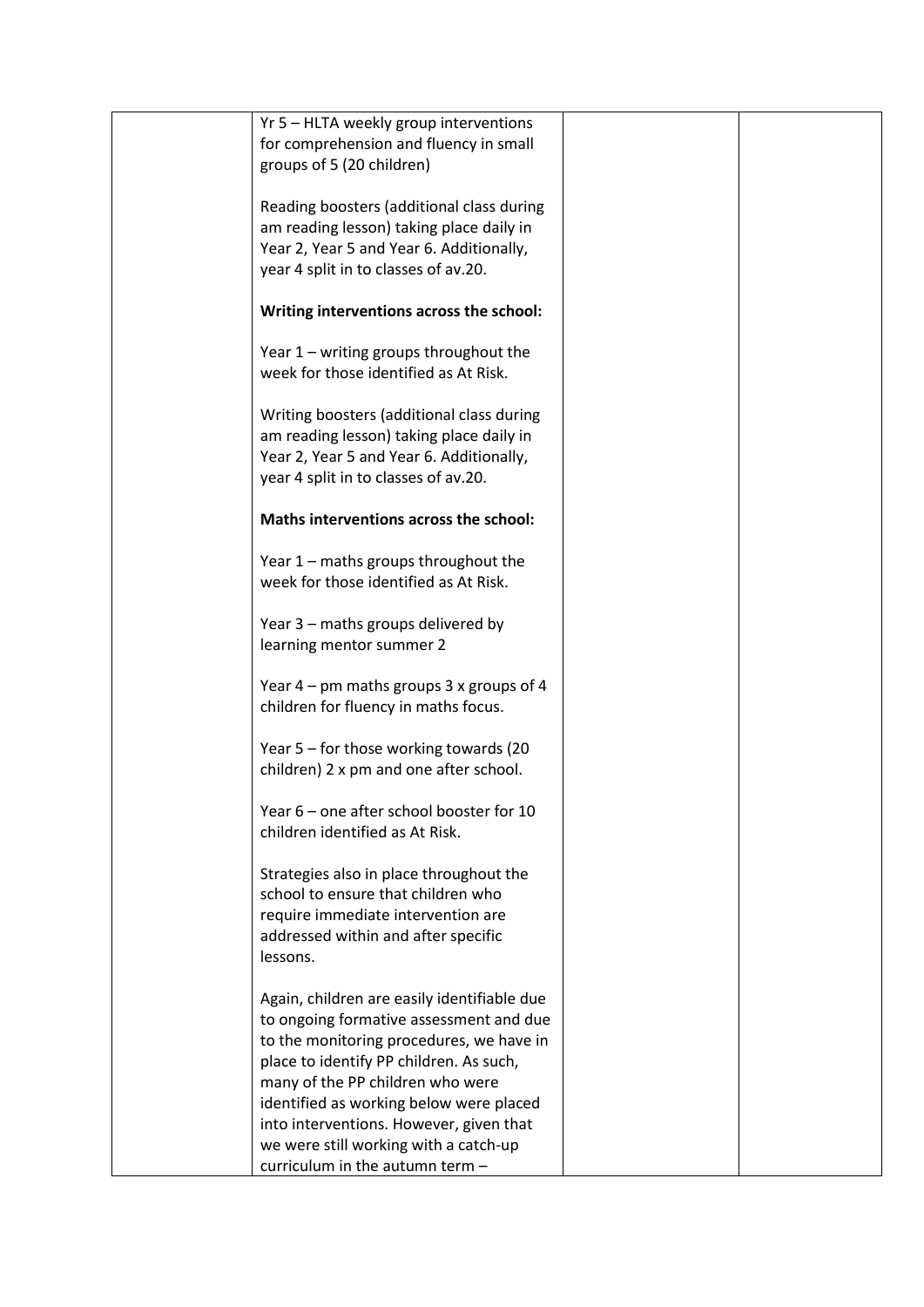|                      | assessments were not as readily in place<br>so as to relieve pressures on the children<br>and then no assessments were able to go<br>ahead in the spring term due to<br>lockdown. As such, much of the data<br>collated and interventions put in place<br>were done so in the last term. This is not<br>an ideal approach and restriction<br>permitting will not be the approach<br>moving into autumn 2021. |                                        |                                        |
|----------------------|--------------------------------------------------------------------------------------------------------------------------------------------------------------------------------------------------------------------------------------------------------------------------------------------------------------------------------------------------------------------------------------------------------------|----------------------------------------|----------------------------------------|
| <b>Annual review</b> | <b>Ensure formative and summative</b>                                                                                                                                                                                                                                                                                                                                                                        | <b>Performance towards</b>             | Performance                            |
| overall              | assessment systems identify specific                                                                                                                                                                                                                                                                                                                                                                         | target:                                | towards target:                        |
| assessment           | areas of struggle in maths and English.                                                                                                                                                                                                                                                                                                                                                                      | Far above                              | Far above                              |
|                      |                                                                                                                                                                                                                                                                                                                                                                                                              | expectations                           | expectations                           |
|                      | We are currently at expectation in this                                                                                                                                                                                                                                                                                                                                                                      | <b>Above expectations</b>              | Above                                  |
|                      | area. We have invested time and                                                                                                                                                                                                                                                                                                                                                                              | As expected                            | expectations                           |
|                      | resources into ensuring teachers have the                                                                                                                                                                                                                                                                                                                                                                    | <b>Below expectations</b>              | As expected                            |
|                      | expertise necessary to make informed                                                                                                                                                                                                                                                                                                                                                                         | Far below                              | Below                                  |
|                      | judgements and to be fluid in approaches                                                                                                                                                                                                                                                                                                                                                                     | expectations                           | expectations                           |
|                      | to immediate intervention.                                                                                                                                                                                                                                                                                                                                                                                   | <b>Expenditure to:</b>                 | Far below                              |
|                      | Expenditure in this area will increase in                                                                                                                                                                                                                                                                                                                                                                    | increase/ decrease/<br>remain the same | expectations<br><b>Expenditure to:</b> |
|                      | line with the above teaching and learning                                                                                                                                                                                                                                                                                                                                                                    |                                        | increase/                              |
|                      | priorities set out - this will be included in                                                                                                                                                                                                                                                                                                                                                                |                                        | decrease/remain                        |
|                      | our planned work with our maths                                                                                                                                                                                                                                                                                                                                                                              |                                        | the same                               |
|                      | consultant and the continued changes                                                                                                                                                                                                                                                                                                                                                                         |                                        |                                        |
|                      | with the curriculum in which specific                                                                                                                                                                                                                                                                                                                                                                        |                                        |                                        |
|                      | assessment (both summative and                                                                                                                                                                                                                                                                                                                                                                               |                                        |                                        |
|                      | formative) will be specified on medium-                                                                                                                                                                                                                                                                                                                                                                      |                                        |                                        |
|                      | term planning expectations. We will also                                                                                                                                                                                                                                                                                                                                                                     |                                        |                                        |
|                      | be implementing a structured, timetabled                                                                                                                                                                                                                                                                                                                                                                     |                                        |                                        |
|                      | approach to monitoring and moderation                                                                                                                                                                                                                                                                                                                                                                        |                                        |                                        |
|                      | involving all phases which will further                                                                                                                                                                                                                                                                                                                                                                      |                                        |                                        |
|                      | support teachers with their judgements.                                                                                                                                                                                                                                                                                                                                                                      |                                        |                                        |
|                      |                                                                                                                                                                                                                                                                                                                                                                                                              |                                        |                                        |
|                      | Implement a variety of interventions,<br>including four-way splits in years 2, 5 and                                                                                                                                                                                                                                                                                                                         |                                        |                                        |
|                      | 6, booster sessions, RWI sessions and                                                                                                                                                                                                                                                                                                                                                                        |                                        |                                        |
|                      | afternoon catch-up sessions.                                                                                                                                                                                                                                                                                                                                                                                 |                                        |                                        |
|                      |                                                                                                                                                                                                                                                                                                                                                                                                              |                                        |                                        |
|                      | We are currently at expectation in this                                                                                                                                                                                                                                                                                                                                                                      |                                        |                                        |
|                      | area. We have invested in additional                                                                                                                                                                                                                                                                                                                                                                         |                                        |                                        |
|                      | booster teachers in order to reduce class                                                                                                                                                                                                                                                                                                                                                                    |                                        |                                        |
|                      | sizes in core subjects wherever possible                                                                                                                                                                                                                                                                                                                                                                     |                                        |                                        |
|                      | and create ongoing intervention classes.                                                                                                                                                                                                                                                                                                                                                                     |                                        |                                        |
|                      | Funding in this area will increase as we                                                                                                                                                                                                                                                                                                                                                                     |                                        |                                        |
|                      | are appointing additional HLTAs across                                                                                                                                                                                                                                                                                                                                                                       |                                        |                                        |
|                      | the school who will be able to run                                                                                                                                                                                                                                                                                                                                                                           |                                        |                                        |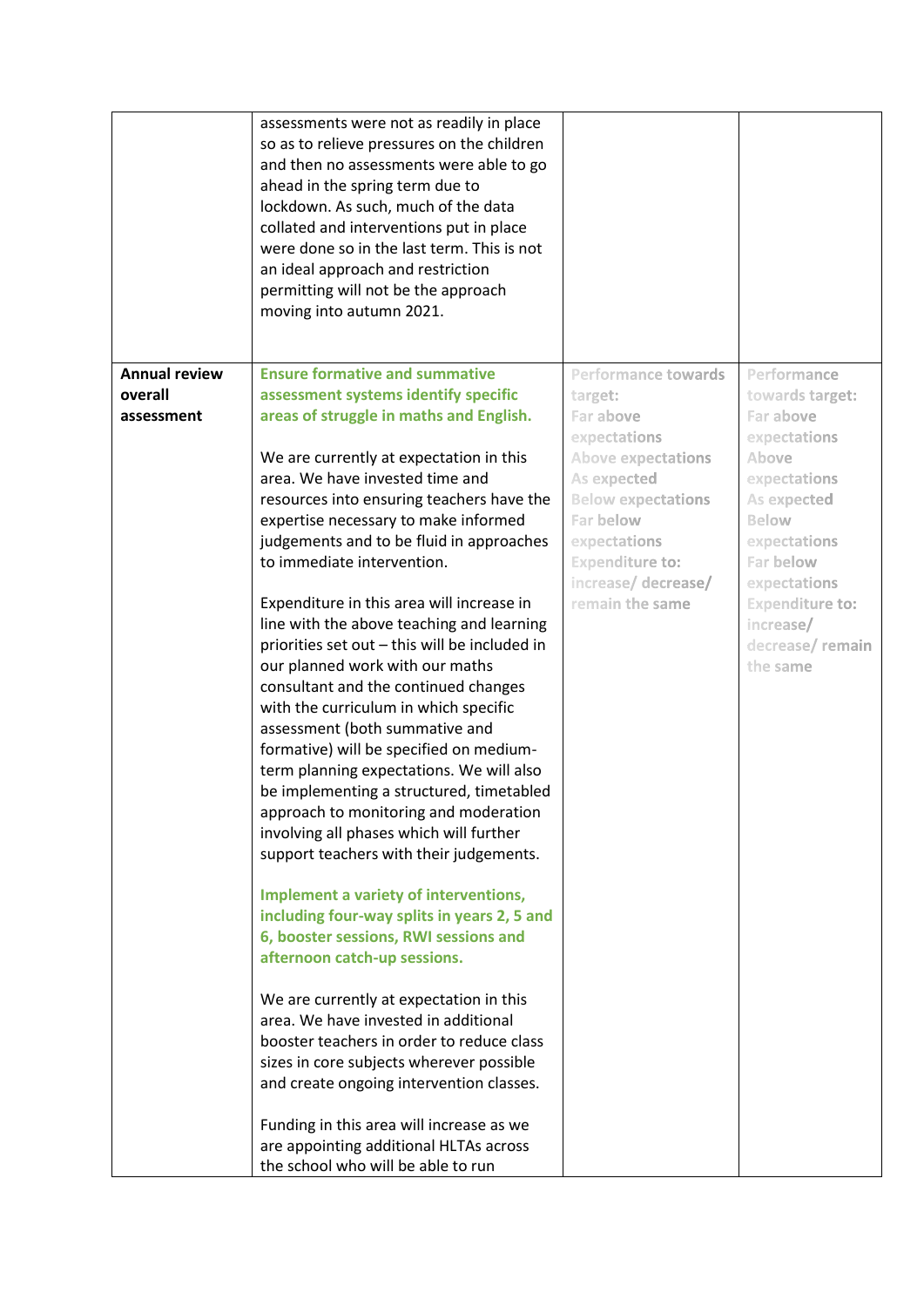| additional PM interventions with the view |  |
|-------------------------------------------|--|
| to increasing pm interventions across the |  |
| school - particularly in reading.         |  |
| Expenditure with regards to the booster   |  |
| teachers will remain the same.            |  |
|                                           |  |

# **3. Wider Strategies for Current Academic Year**

| <b>Measure</b>               | <b>Activity</b>                                                                       |                   |                |  |
|------------------------------|---------------------------------------------------------------------------------------|-------------------|----------------|--|
| <b>Priority 1</b>            | To ensure all pupil's pastoral needs are supported, they have access to mental health |                   |                |  |
|                              | and wellbeing support and their needs inform adult responses to their behaviour.      |                   |                |  |
| <b>Priority 2</b>            | To ensure that we support our families so that our most disadvantaged children build  |                   |                |  |
|                              | the same cultural capital over time as their non-disadvantaged peers.                 |                   |                |  |
| <b>Priority 3</b>            | Engage all parents in the learning, aspirations and ambition of pupils.<br>£72,655    |                   |                |  |
| Projected<br><b>Spending</b> |                                                                                       |                   |                |  |
| <b>Annual review</b>         | Year 1                                                                                | Year <sub>2</sub> | Year 3         |  |
| notes                        | To ensure all pupil's pastoral needs are                                              | Assessment of     | Assessment of  |  |
|                              | supported, they have access to mental                                                 | strategies and    | strategies and |  |
|                              | health and wellbeing support and their                                                | impact            | impact         |  |
|                              | needs inform adult responses to their                                                 |                   |                |  |
|                              | behaviour.                                                                            |                   |                |  |
|                              |                                                                                       |                   |                |  |
|                              | This has been significantly important in                                              |                   |                |  |
|                              | light of lockdown and responding to<br>emerging needs as necessary.                   |                   |                |  |
|                              |                                                                                       |                   |                |  |
|                              | Our dedicated Pastoral Care Team have                                                 |                   |                |  |
|                              | taken on many more children this year                                                 |                   |                |  |
|                              | and we have added capacity with our                                                   |                   |                |  |
|                              | Speech and Language, SEND and Art                                                     |                   |                |  |
|                              | technician TAs who have all taken on                                                  |                   |                |  |
|                              | additional interventions in order to better                                           |                   |                |  |
|                              | support the wellbeing and mental health                                               |                   |                |  |
|                              | needs of those children who need this                                                 |                   |                |  |
|                              | form of targeted support.                                                             |                   |                |  |
|                              | We continue to ensure that children's 1:1                                             |                   |                |  |
|                              | and group time with learning mentors is                                               |                   |                |  |
|                              | prioritised.                                                                          |                   |                |  |
|                              |                                                                                       |                   |                |  |
|                              | We have continued with our training,                                                  |                   |                |  |
|                              | both new and refresher training around                                                |                   |                |  |
|                              | Trauma Informed Practice.                                                             |                   |                |  |
|                              | We have adapted our behaviour policy to                                               |                   |                |  |
|                              | be reflective of our trauma informed                                                  |                   |                |  |
|                              | approach. Including the resources                                                     |                   |                |  |
|                              | implemented that support teachers. The                                                |                   |                |  |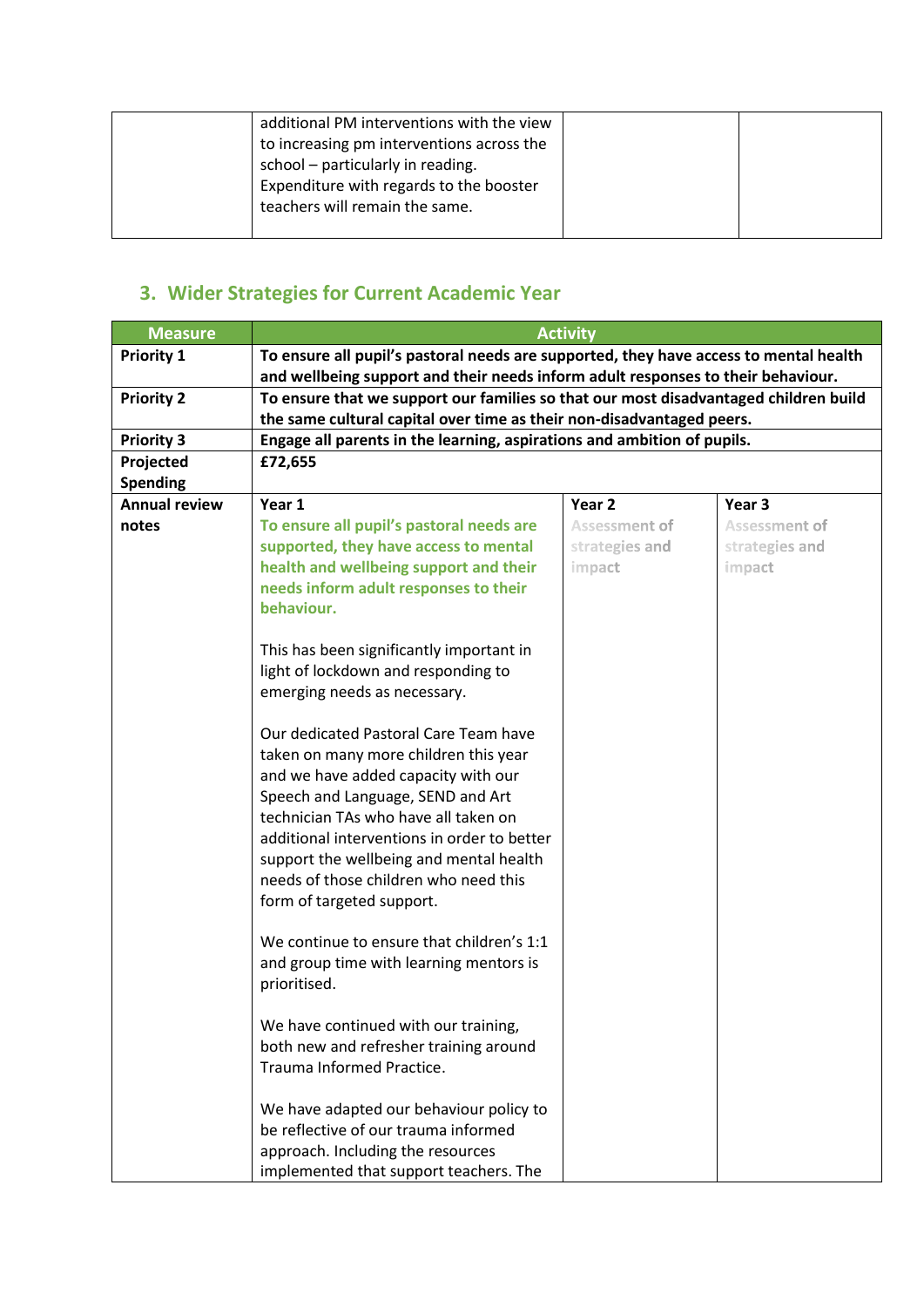| impact this has had on our children and      |  |
|----------------------------------------------|--|
| the relationships between staff and          |  |
| children has enabled significant steps       |  |
| towards open dialogue. This also             |  |
| contributed to the school being awarded      |  |
| Flagship status for the Inclusion Quality    |  |
| Mark.                                        |  |
|                                              |  |
| We will be taking our trauma informed        |  |
| practice further as we embark on our         |  |
| journey to become a Flagship trauma          |  |
| informed school within the borough and       |  |
| as the Headteacher and Assistant             |  |
| Headteacher deliver consultation and         |  |
| training as part of E-tips and deliver       |  |
| training as part of the school's             |  |
| partnership with NFPS. This will             |  |
| strengthen the position of the school as a   |  |
| trauma informed school and open              |  |
| additional resources that will best support  |  |
| our children.                                |  |
|                                              |  |
| We will also continue to strengthen our      |  |
| partnerships with Aspire and                 |  |
| Father2Father to implement best support      |  |
| for our children.                            |  |
|                                              |  |
| To ensure that we support our families       |  |
| so that our most disadvantaged children      |  |
| build the same cultural capital over time    |  |
| as their non-disadvantaged peers.            |  |
|                                              |  |
| Throughout lockdown the school was on        |  |
| hand to support those families who           |  |
| required it. This ranged from provision of   |  |
| laptops, access to resources, food parcels   |  |
| and mental health guidance and direction     |  |
| for support amongst other support.           |  |
|                                              |  |
| Subject specific cultural capital has been a |  |
| focus particularly in reading, writing and   |  |
| maths in that the key identified areas to    |  |
| enable all children to succeed are           |  |
| addressed. Again, this is also informed by   |  |
| the teaching and learning priorities as      |  |
| above in that this will continue to be       |  |
| addressed through the planned                |  |
| curriculum changes. Where cultural           |  |
| capital areas have been identified these     |  |
| have been planned into as many elements      |  |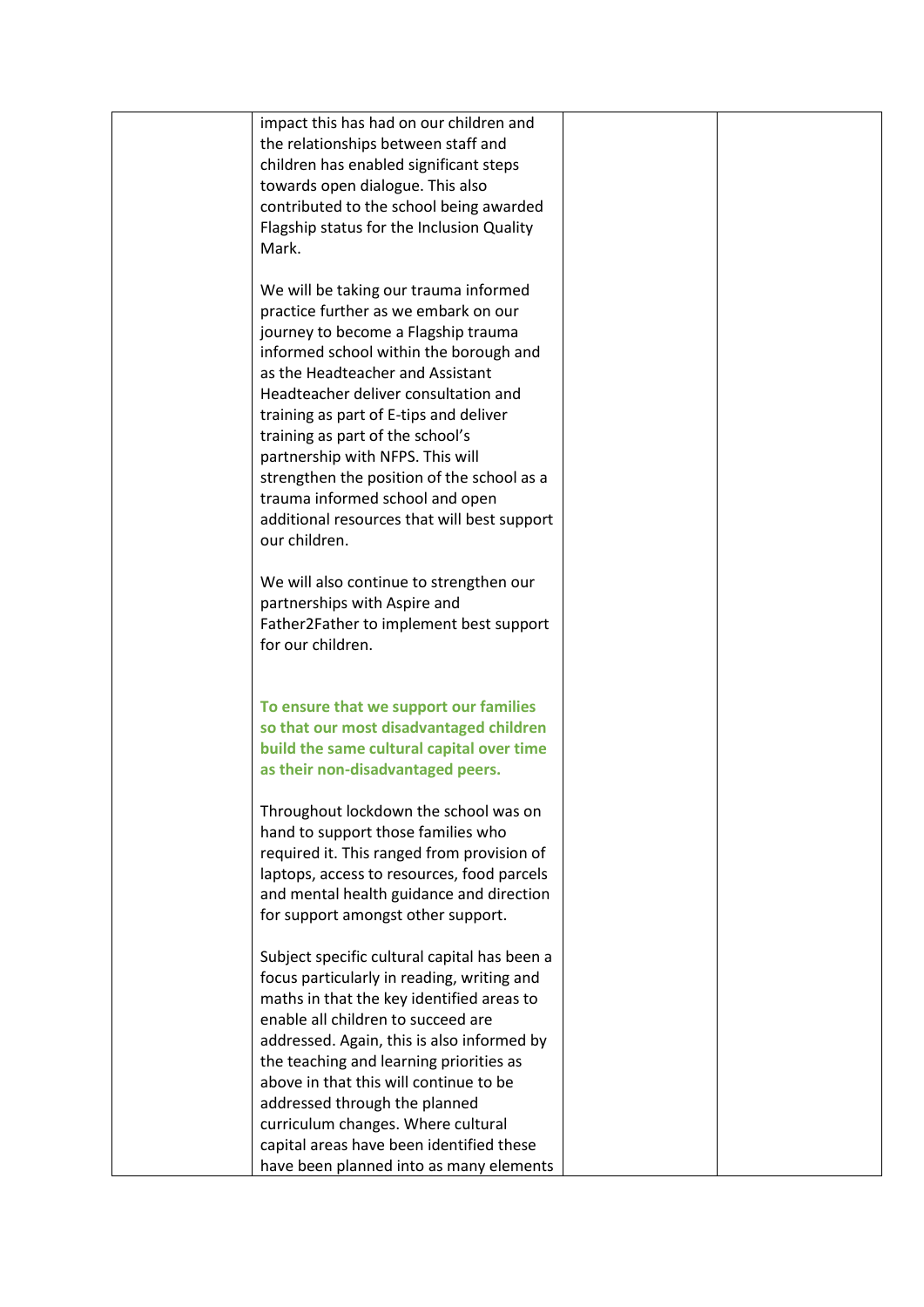| of both core and foundation curriculum.     |  |
|---------------------------------------------|--|
| We have invested significant time and       |  |
| resources into developing this through      |  |
| our work with our new SIA.                  |  |
|                                             |  |
| In terms of wider cultural capital with     |  |
| regards to development of the whole         |  |
|                                             |  |
| child teachers have been planning           |  |
| experiences into their lessons that         |  |
| provide opportunities children may not      |  |
| have access to otherwise - this will be     |  |
| reinforced once all restrictions are        |  |
| removed and we can have more visitors       |  |
| and external visits.                        |  |
|                                             |  |
| We have been unable to develop cultural     |  |
| capital through external experiences as     |  |
| part of the intended funding was initially  |  |
| allocated to trips and experiences in order |  |
| to ensure our disadvantaged children        |  |
| receive the same opportunities as their     |  |
| non-disadvantaged peers. These were         |  |
| unable to go ahead due to ongoing           |  |
| restrictions but we will ensure that        |  |
| wherever restrictions allow from            |  |
| September 2021 onwards these                |  |
| experiences externally will be re-instated. |  |
| <b>Engage all parents in the learning,</b>  |  |
| aspirations and ambition of pupils.         |  |
|                                             |  |
| This target will be better engaged with     |  |
| next year. We had made steps initially in   |  |
| order to further involve parents in the     |  |
| learning journey - including curriculum     |  |
| newsletters for each year group that set    |  |
| out the curriculum intentions but also      |  |
| provides access to strategies and           |  |
| experiences. However, we had planned to     |  |
| reinforce these with more face to face      |  |
| events and workshops to further reinforce   |  |
| the community nature of our approaches.     |  |
|                                             |  |
| Again, due to the nature of the pandemic    |  |
| and the need to maintain social distancing  |  |
| even when schools were not in lockdown      |  |
| we have been unable to engage with the      |  |
| majority of our parents on a face-to-face   |  |
| level. For those who have required          |  |
| support, we have ensured that all           |  |
| necessary support has been put in place     |  |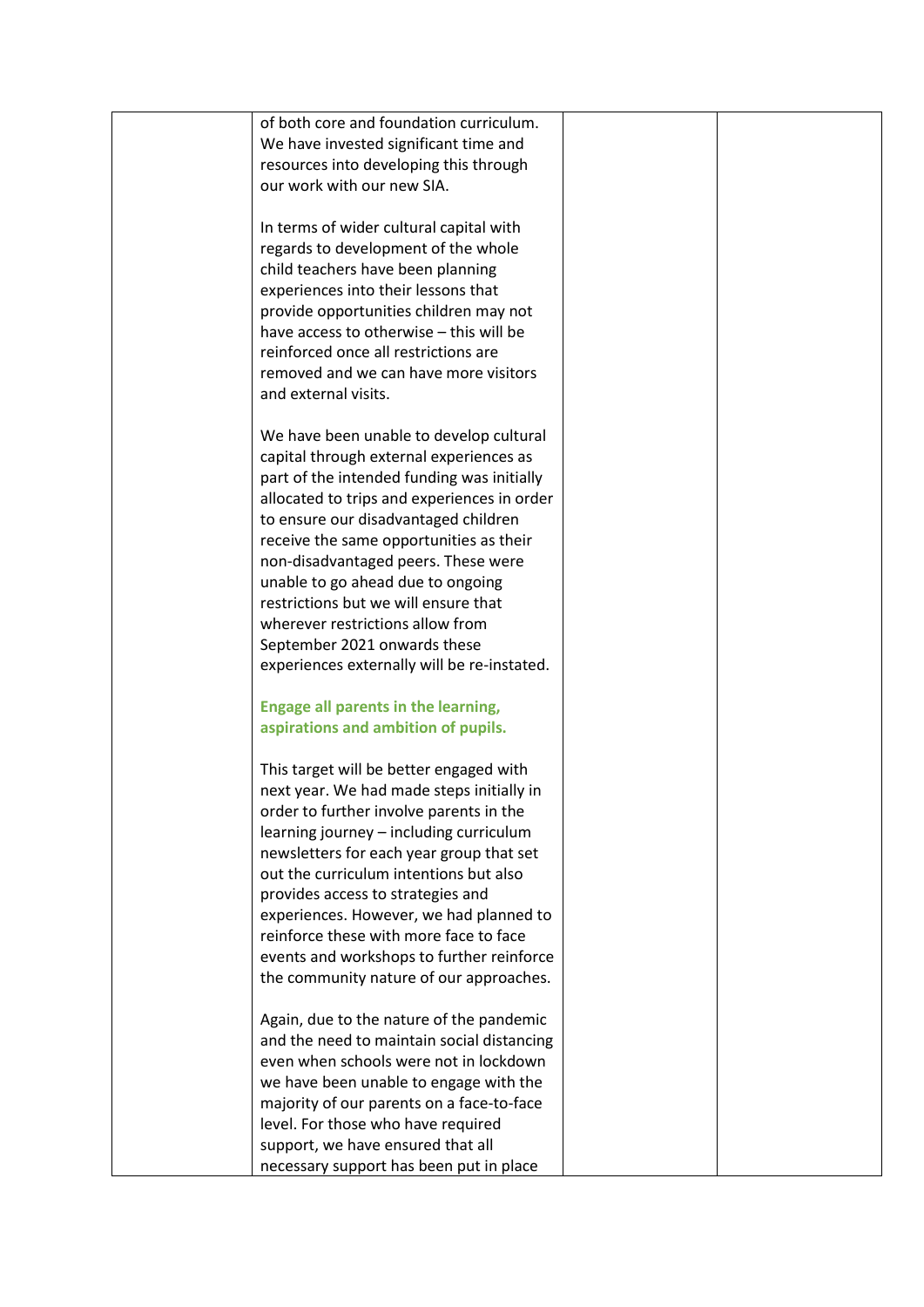| and supported parents more so than ever       |  |
|-----------------------------------------------|--|
|                                               |  |
| with personal circumstances this past         |  |
| year.                                         |  |
|                                               |  |
| We have engaged with parents as far as        |  |
| possible through MSTeams and social           |  |
| media, including online parents' evenings.    |  |
| However, contact and support has              |  |
|                                               |  |
| remained in place regularly for those         |  |
| families who require it and our Pastoral      |  |
| Care Team have maintained a rigorous          |  |
| schedule of both planned and ad-hoc           |  |
| support.                                      |  |
|                                               |  |
| Our initial plans included driving            |  |
| attendance at curriculum workshops and        |  |
| ensuring engaging activities were on offer    |  |
|                                               |  |
| to firstly disseminate the curriculum         |  |
| intent but to also offer practical strategies |  |
| for supporting children with their learning   |  |
| at home. We took the decision not to          |  |
| offer these remotely due to the planned       |  |
| nature of ensuring they were hands on         |  |
| and practical with the intention to resume    |  |
| them once we begin allowing parents           |  |
| more freely into the school. Additionally,    |  |
| it was necessary to adapt the parent          |  |
|                                               |  |
| workshops to support parents in               |  |
| supporting their children with remote         |  |
| learning and accessing MSTeams. Turnout       |  |
| for these online workshops was steadily       |  |
| high and significantly increased the          |  |
| number of children engaging in remote         |  |
| learning during the spring lockdown.          |  |
|                                               |  |
| We also ensured that parents were aware       |  |
| that we valued their feedback and we          |  |
| sent out surveys during the lockdown          |  |
|                                               |  |
| requesting feedback on their child's          |  |
| remote learning. We used this                 |  |
| information to make immediate changes         |  |
| e.g. workload in EYFS and to issue            |  |
| additional IT equipment or to target          |  |
| pastoral support. Again, responses to         |  |
| these surveys was significantly high and      |  |
| we were able to reach large numbers of        |  |
| families.                                     |  |
|                                               |  |
|                                               |  |
|                                               |  |
|                                               |  |
|                                               |  |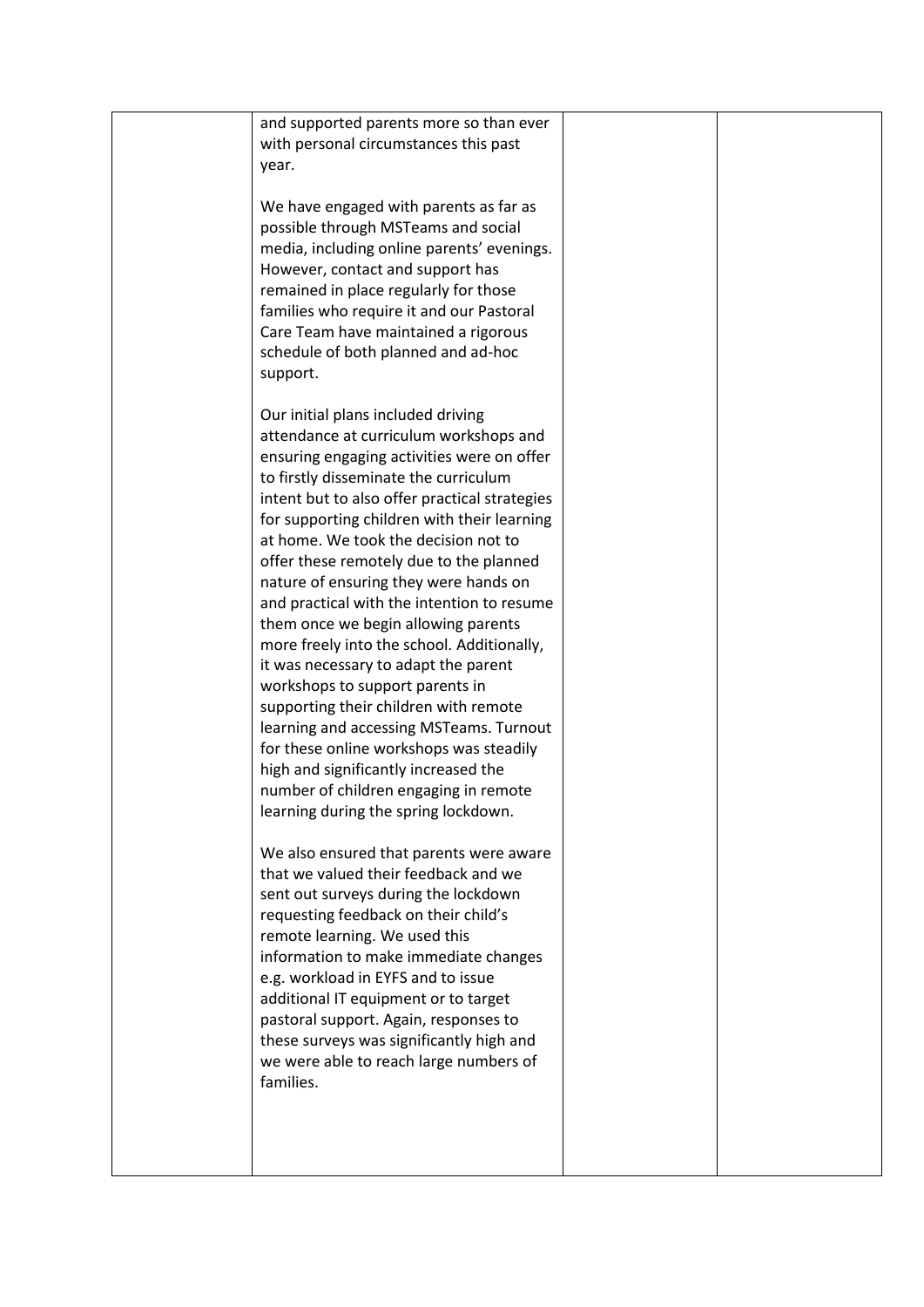| <b>Annual review</b> | To ensure all pupil's pastoral needs are                   | Performance            | Performance               |
|----------------------|------------------------------------------------------------|------------------------|---------------------------|
| overall              | supported, they have access to mental                      | towards target:        | towards target:           |
| assessment           | health and wellbeing support and their                     | Far above              | Far above                 |
|                      | needs inform adult responses to their                      | expectations           | expectations              |
|                      | behaviour.                                                 | Above                  | <b>Above expectations</b> |
|                      |                                                            | expectations           | As expected               |
|                      | We are currently at expectation in this                    | As expected            | <b>Below expectations</b> |
|                      | area. We have invested significant time                    | Below                  | Far below                 |
|                      | through staff training and our whole                       | expectations           | expectations              |
|                      | school journey towards becoming a                          | Far below              | <b>Expenditure to:</b>    |
|                      | Trauma Informed school.                                    | expectations           | increase/ decrease/       |
|                      |                                                            | <b>Expenditure to:</b> | remain the same           |
|                      | Funding in this area will remain the same.                 | increase/              |                           |
|                      | We have partnered with E-Tips and will                     | decrease/remain        |                           |
|                      | work as trauma champions within Enfield                    | the same               |                           |
|                      | with the view to becoming a flagship                       |                        |                           |
|                      | trauma informed school. Both the                           |                        |                           |
|                      | Headteacher and Assistant Headteacher                      |                        |                           |
|                      |                                                            |                        |                           |
|                      | have received training to become trainers<br>in this area. |                        |                           |
|                      |                                                            |                        |                           |
|                      |                                                            |                        |                           |
|                      | To ensure that we support our families                     |                        |                           |
|                      | so that our most disadvantaged children                    |                        |                           |
|                      | build the same cultural capital over time                  |                        |                           |
|                      | as their non-disadvantaged peers.                          |                        |                           |
|                      |                                                            |                        |                           |
|                      | We are currently at expectation in this                    |                        |                           |
|                      | area. We have invested significant time                    |                        |                           |
|                      | and resources through the Pastoral Care                    |                        |                           |
|                      | Team including our Parent Support                          |                        |                           |
|                      | Advisor who works very closely with key                    |                        |                           |
|                      | families alongside our welfare officer.                    |                        |                           |
|                      | However, there are significant needs                       |                        |                           |
|                      | across our school and any capacity that                    |                        |                           |
|                      | we can build in this area will expand our                  |                        |                           |
|                      | area of influence.                                         |                        |                           |
|                      |                                                            |                        |                           |
|                      | Due to covid restrictions, we had to be                    |                        |                           |
|                      | creative in our approaches to developing                   |                        |                           |
|                      | cultural capital and experiences - this will               |                        |                           |
|                      | be a focus next year as we expand the                      |                        |                           |
|                      | opportunities that our children are in                     |                        |                           |
|                      | receipt of.                                                |                        |                           |
|                      |                                                            |                        |                           |
|                      | Funding in this area will remain the same                  |                        |                           |
|                      | as initially planned. We will be                           |                        |                           |
|                      | undertaking many more local experiences                    |                        |                           |
|                      | and strengthening our partnership with                     |                        |                           |
|                      | the ETSP in our ETSP Art project that will                 |                        |                           |
|                      | benefit our KS2 children and our                           |                        |                           |
|                      | intergenerational project that will further                |                        |                           |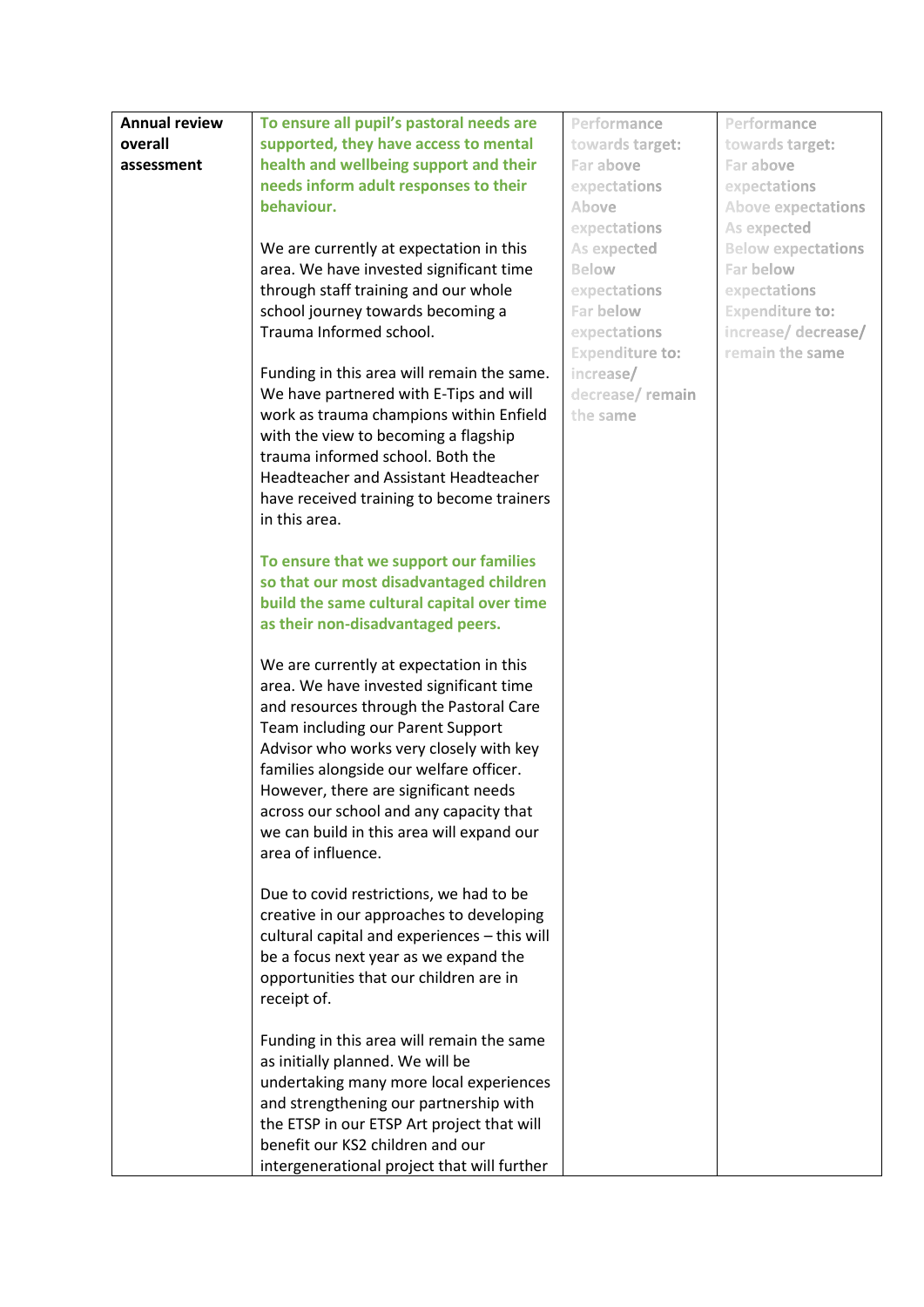| build on the cultural capital opportunities<br>for our children.                                                                                                                                                                                                                                   |  |
|----------------------------------------------------------------------------------------------------------------------------------------------------------------------------------------------------------------------------------------------------------------------------------------------------|--|
| Engage all parents in the learning,<br>aspirations and ambition of pupils.                                                                                                                                                                                                                         |  |
| We are currently at expectation in this<br>area. We have significant work to do in<br>terms of bringing the engagement of<br>parents back to face to face and<br>beginning our implementation of<br>stimulating workshops that will engage<br>and inspire parents with their child's<br>learning.  |  |
| Funding in this area will increase as we<br>welcome parents back into the building<br>and implement the planned workshops.<br>We will increase funding in order to think<br>creatively about ensuring maximum<br>attendance including coinciding<br>workshops with events such as menu<br>tasting. |  |

### **Our review process**

Annually reviewing a one-year pupil premium plan and creating a new plan each year is time-costly and ineffective. This three-year approach allows us to dedicate more time up-front and introduce light-touch reviews annually. During a light-touch review, we will review the success of each intervention, based on evidence, and determine the most effective approach moving forwards – adapting, expanding or ceasing the intervention as required. The progress of pupils in receipt of the PPG is regularly discussed with teachers and subject leads and we have an ongoing Pupil Premium monitoring document that is updated weekly and allows teachers to track and measure progress towards key priorities. Once the three-year term has been completed, a new three-year strategy will be created in light of the lessons learned during the execution of the previous strategy, and with regard to any new guidance and evidence of best practice that becomes available. The Headteacher and Assistant Headteacher are responsible for ensuring a pupil premium strategy is always in effect.

### **Accountability**

Ofsted inspections will report on the attainment and progress of disadvantaged pupils in receipt of the PPG. The school is held to account for the spending of the PPG through the focus in Ofsted inspections on the progress and attainment of the wider pupil premium eligible cohort; however, they will not look for evidence of the grant's impact on individual pupils, or on precise interventions. Additionally, we publish this strategy for using the pupil premium on the school website.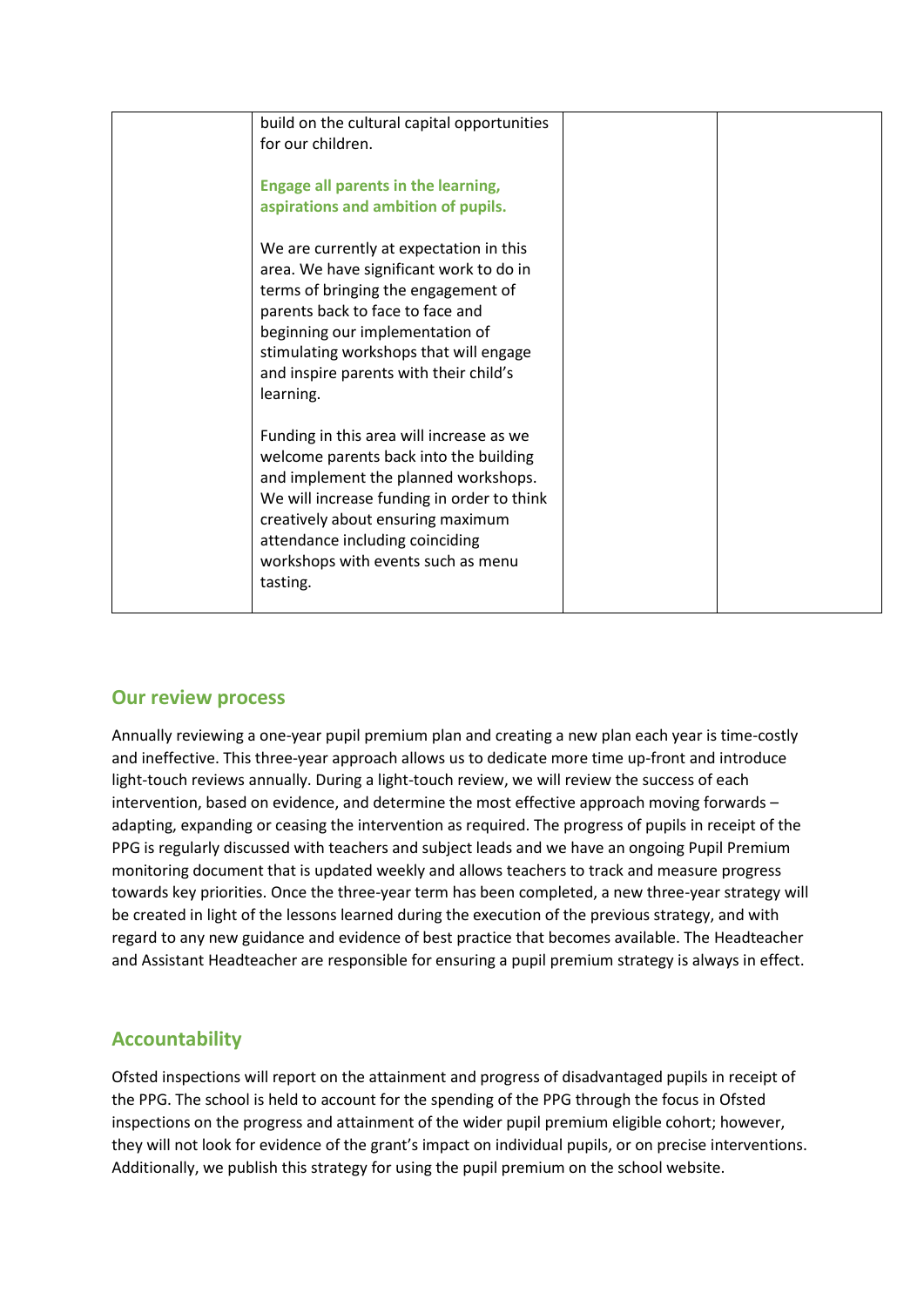| <b>Appendix 1</b>            |                            |         |                                                                                                                                                   |  |
|------------------------------|----------------------------|---------|---------------------------------------------------------------------------------------------------------------------------------------------------|--|
| <b>Non-Academic Barriers</b> |                            |         | Actions undertaken/evidence base*/rationale                                                                                                       |  |
|                              |                            |         | https://www.gov.uk/government/uploads/system/uploads/attachment_data/file/413197/The_Pupil_<br>Premium - How_schools_are_spending_the_funding.pdf |  |
| Attendance concerns          |                            | O       | Alarm call for targeted parents                                                                                                                   |  |
|                              |                            | $\circ$ | First call and follow up for vulnerable pupils                                                                                                    |  |
|                              |                            | $\circ$ | Weekly tracking - meetings between admin                                                                                                          |  |
|                              |                            | $\circ$ | Celebration of 100%                                                                                                                               |  |
|                              |                            | $\circ$ | Letters to parents / carers – including pupils who                                                                                                |  |
|                              |                            |         | are regularly late. These letters have been                                                                                                       |  |
|                              |                            |         | reviewed and updated to provide parents with                                                                                                      |  |
|                              |                            |         | clear, easy to understand information about the                                                                                                   |  |
|                              |                            |         | effect of absence and lateness on educational                                                                                                     |  |
|                              |                            |         | outcomes                                                                                                                                          |  |
|                              |                            | $\circ$ | Meetings with teacher                                                                                                                             |  |
|                              |                            | $\circ$ | Meetings with DSL / SENDCo                                                                                                                        |  |
|                              |                            | O       | Home visits / house calls                                                                                                                         |  |
|                              |                            | O       | Coordination with outside agencies                                                                                                                |  |
|                              |                            | O       | <b>Holiday Fines</b>                                                                                                                              |  |
|                              |                            | $\circ$ | 15 Day penalties                                                                                                                                  |  |
|                              |                            | $\circ$ | <b>EWO referrals</b>                                                                                                                              |  |
|                              |                            | O       | <b>Medical Care Plans</b>                                                                                                                         |  |
|                              |                            | O       | Provision of free breakfast club (time specific)                                                                                                  |  |
| Lack of parental             |                            | $\circ$ | Half-termly whole-school newsletters                                                                                                              |  |
| engagement in some hard      |                            | $\circ$ | Introduction of year group specific half-termly                                                                                                   |  |
| to reach families            |                            |         | newsletters                                                                                                                                       |  |
|                              |                            | $\circ$ | Parent Handbook and additional Induction Pack                                                                                                     |  |
|                              |                            | O       | Induction days                                                                                                                                    |  |
|                              |                            | O       | Stay and play sessions in Nursery and Reception                                                                                                   |  |
|                              |                            | O       | Support for parents via website                                                                                                                   |  |
|                              |                            | O       | Focus on routines and expectations in first term                                                                                                  |  |
|                              |                            | $\circ$ | Small group interventions around early reading /                                                                                                  |  |
|                              |                            |         | maths skills                                                                                                                                      |  |
|                              |                            | O       | Speech and language interventions                                                                                                                 |  |
|                              |                            | O       | Targeted social groups                                                                                                                            |  |
|                              |                            | $\circ$ | Parent workshops throughout the year                                                                                                              |  |
|                              |                            | $\circ$ | <b>School Twitter</b>                                                                                                                             |  |
|                              |                            | $\circ$ | Translation of important documents / general                                                                                                      |  |
|                              |                            |         | information for EAL families                                                                                                                      |  |
| Lack of focus and            |                            | $\circ$ | Staff training around Growth Mindsets                                                                                                             |  |
| confidence due to poor       |                            | $\circ$ | <b>Staff training around ACEs</b>                                                                                                                 |  |
| mental health and            |                            | $\circ$ | Focus in teaching and learning on resilience -                                                                                                    |  |
| wellbeing and Poor           |                            |         | monitored through learning walks / book looks/                                                                                                    |  |
|                              | behaviour of some children |         | pupil interviews                                                                                                                                  |  |
|                              |                            | $\circ$ | Whole school assemblies which focus on this                                                                                                       |  |
|                              |                            |         | area                                                                                                                                              |  |
|                              |                            | $\circ$ | Wraparound provision                                                                                                                              |  |
|                              |                            | $\circ$ | Bespoke support for individual pupils                                                                                                             |  |
|                              |                            | $\circ$ | 'Break out' areas                                                                                                                                 |  |
|                              |                            | $\circ$ | Use of Active 10                                                                                                                                  |  |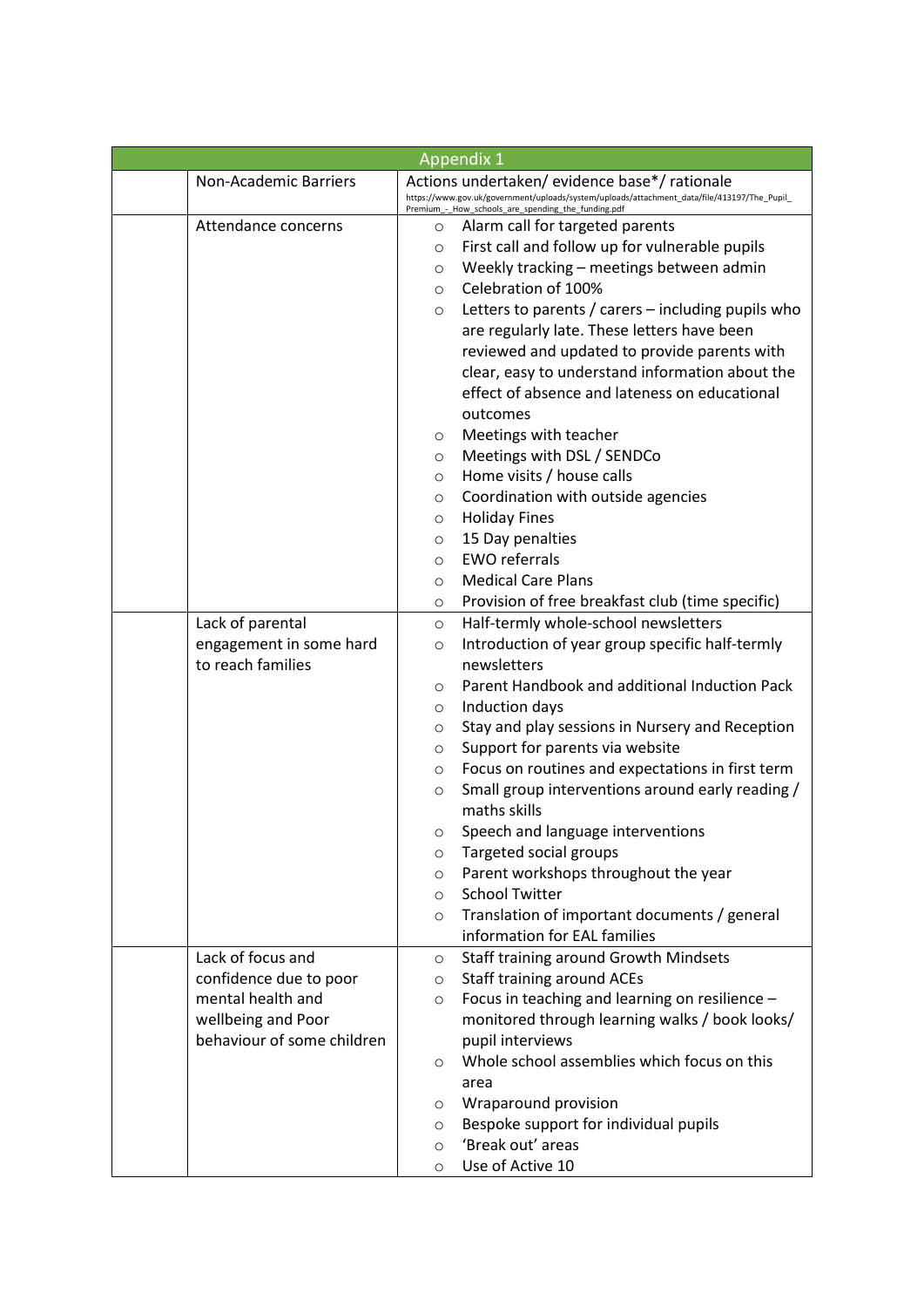|                              | $\circ$ | Whole school focus on PSHE and Circle Time         |
|------------------------------|---------|----------------------------------------------------|
|                              | $\circ$ | Avoidance of internal and external exclusions      |
|                              | O       | Consistent behaviour for learning approach and     |
|                              |         | targeted responses to individuals - staff training |
|                              |         | on personalising behaviour responses               |
|                              | $\circ$ | Removal of punitive system of consequences         |
|                              |         | and focus on openness and discussion with          |
|                              |         | children                                           |
| School is located in an area | $\circ$ | Whole school poverty-proofing of curriculum        |
| of high deprivation          |         | and opportunities through not charging /           |
|                              |         | subsidising                                        |
|                              | $\circ$ | Subsidising of trips and visits, including         |
|                              |         | residential                                        |
|                              | $\circ$ | Provision of instrument tuition                    |
|                              | $\circ$ | Provision of breakfast club                        |
|                              | $\circ$ | Provision of uniform and other essential clothing  |
|                              |         | and other items                                    |
|                              | $\circ$ | School food bank                                   |
|                              | O       | Signposting to support - i.e. Food Banks / free    |
|                              |         | holiday activities                                 |
|                              | O       | Support for parents completing applications        |
| Lack of wider experiences    | $\circ$ | Experiential learning through visits and visitors  |
| our children have access to  | $\circ$ | Curriculum hooks                                   |
|                              | O       | Nurturing of particular talents and interests      |
|                              | $\circ$ | Art specialist TA                                  |
|                              | $\circ$ | Sporting opportunities                             |
|                              | O       | Inter-borough competitions                         |
|                              | O       | Borough performances                               |
|                              | O       | Seasonal traditions e.g. nativity/ pantos etc.     |
| Low levels of academic       | $\circ$ | PSA role, including signposting of advice and      |
| proficiency and confidence   |         | support                                            |
| in parents and lack of       | $\circ$ | IQM school                                         |
| importance placed on         | $\circ$ | New Parent Brochure / Reception Storybook          |
| education by some            | O       | <b>Enhanced school website</b>                     |
|                              | O       | Nursery and Reception stay and play                |
|                              | O       | Year 6 SATs Meetings                               |
|                              | $\circ$ | 'Meet the Team' assemblies                         |
|                              | $\circ$ | Termly 'Drop Ins'                                  |
|                              | O       | <b>Termly Consultation Evenings</b>                |
|                              | $\circ$ | Workshops for parents                              |
|                              | O       | Residential meetings for Y6 parents                |
|                              | $\circ$ | Performances - in and out of school                |
| <b>SEND</b>                  | $\circ$ | Constant 'Plan / Do / Review' cycle                |
|                              | O       | Progression through My Targets, One Plans and      |
|                              |         | <b>EHCPs as appropriate</b>                        |
|                              | O       | Equality Impact Assessments of all areas of the    |
|                              |         | curriculum                                         |
|                              | O       | <b>Accessibility Plan</b>                          |
|                              | $\circ$ | IQM school                                         |
|                              | $\circ$ | Specialist SEND TA                                 |
|                              | $\circ$ | Specialist Speech and Language TA                  |